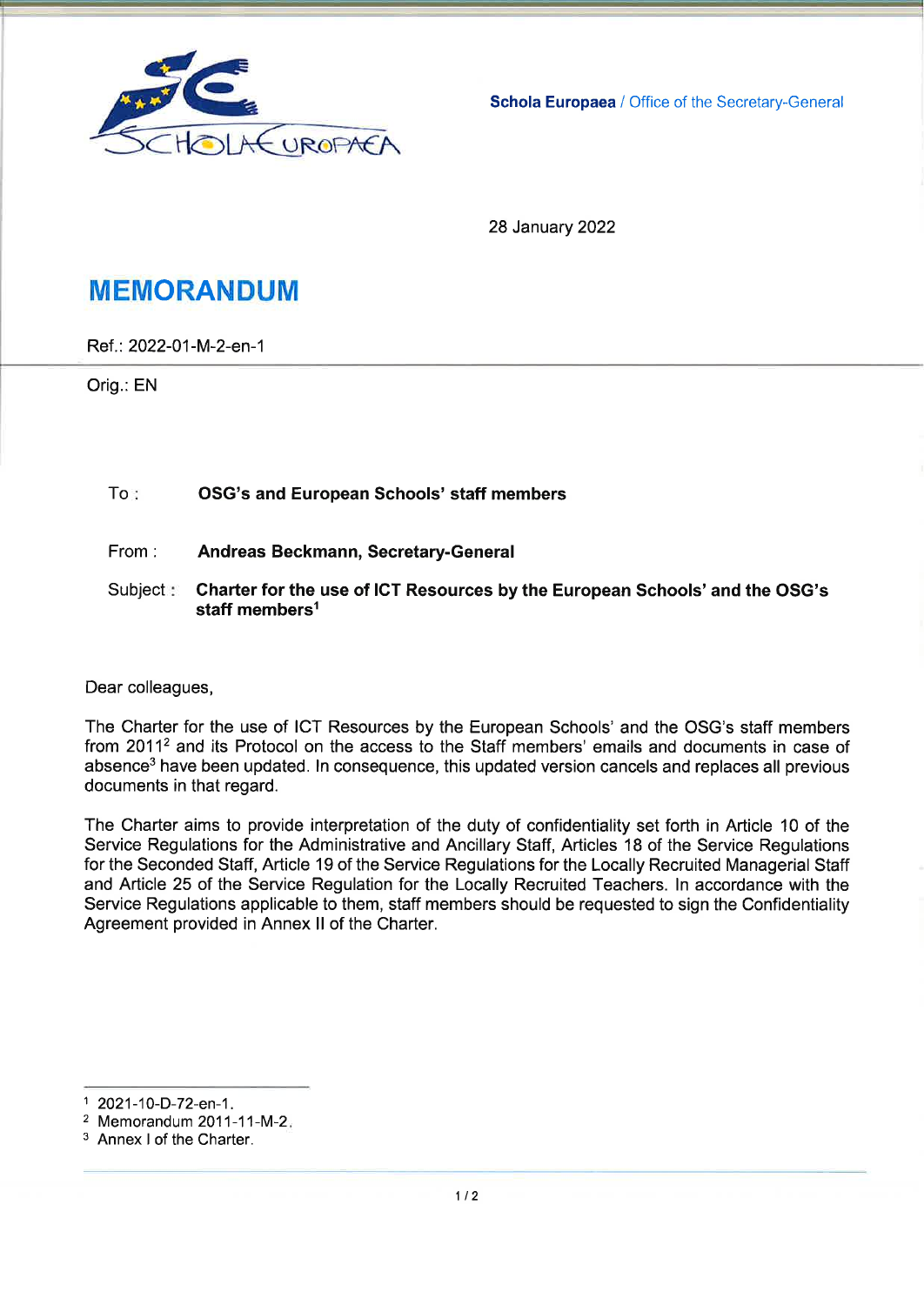The Charter also sets out the rules for proper use and good behavior vis-à-vis the use of the ICT resources provided by the IT technicians and the ICT Unit to the staff members<sup>4</sup> and any quest<sup>5</sup> of the European Schools or the Office of the Secretary-General.

In this sense, the Charter should be notified to all the staff members and be published on the Schools' and the OSG's website.

Please note that Annex III and IV provide guidelines for the staff members' departure procedure and for the use of social media by teachers, respectively. These quidelines are intended to inspire the Schools and the OSG to adopt their own departure procedure and social media policy.

The Directors are requested to support the compliance with the Charter and its annexes.

This MEMORANDUM will be subject to a review by January 2024.

Andreas BECKMANN Secretary-General

**ANNEX:** 

- Charter for the use of ICT resources by the European Schools' and the OSG's staff members (2021-10-D-72-en-1)
	- **Annex I:** Protocol on the access to the Staff members' emails and documents in case of absence (2021-10-D-71-en-1).
	- Annex II: Confidentiality agreement (2021-10-D-73-en-1),
	- Annex III: Guidelines for the staff members' departure procedure (2021-10-D-74 $en-1$ ).
	- Annex IV: Guidelines for the use of social media by teachers (2021-12-D-09-en- $1$ ).

<sup>4</sup> Administrative and Ancillary Staff ('AAS'), Seconded staff, Locally Recruited Managerial Staff, temporary staff members (trainees, interim).

<sup>&</sup>lt;sup>5</sup> Any person who is invited by the OSG/European School to participate to a meeting, a working group or a training and who is provided with access to ICT resources or has a European Schools' account.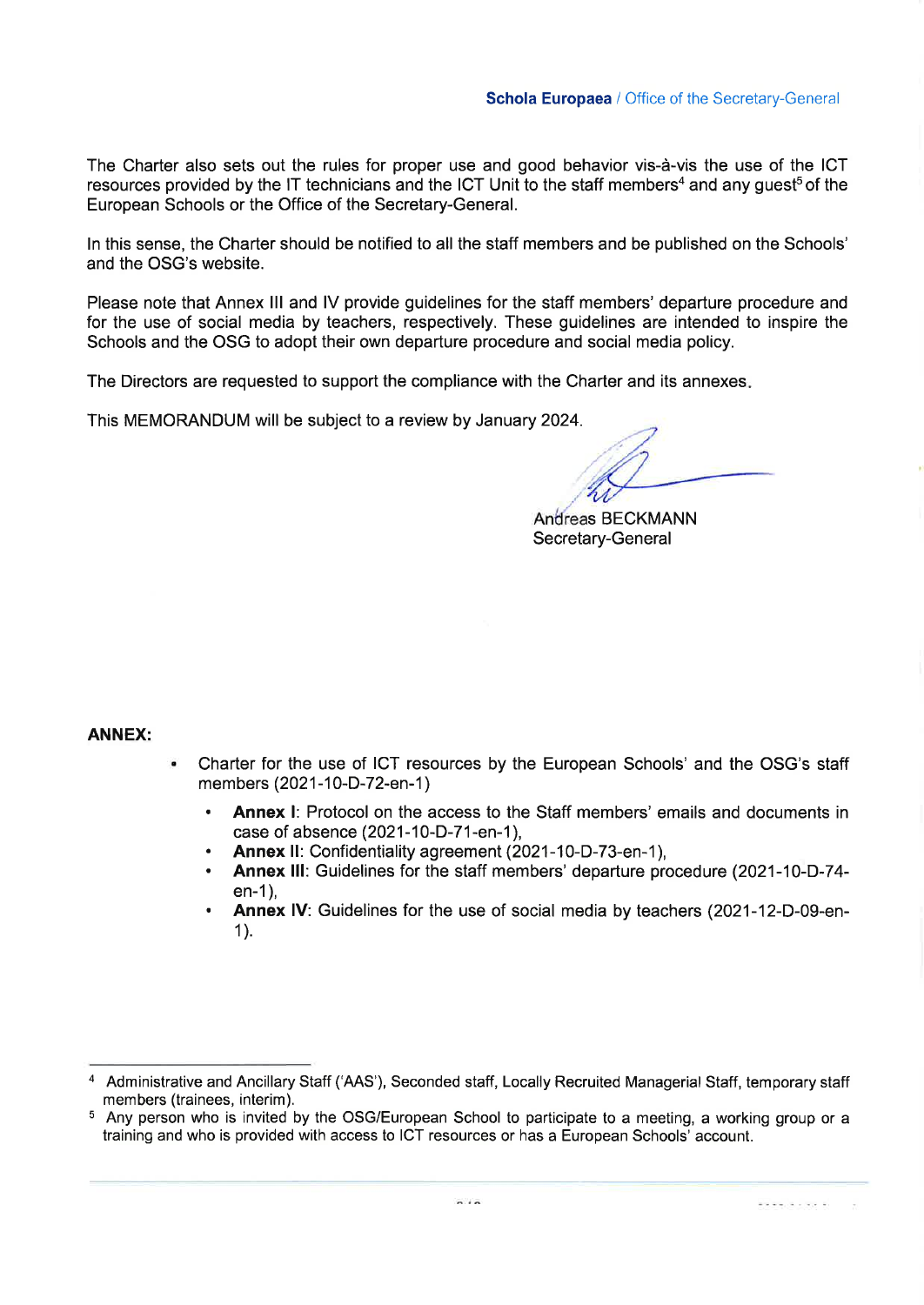

Schola Europaea

Scuola Europea di Varese

**Ref.: 2021-10-D-72-en-1 Orig.: EN**

# **CHARTER FOR THE USE OF ICT RESOURCES BY THE EUROPEAN SCHOOLS' AND THE OSG'S STAFF MEMBERS**

**Annex to MEMO 2022-01-M-2**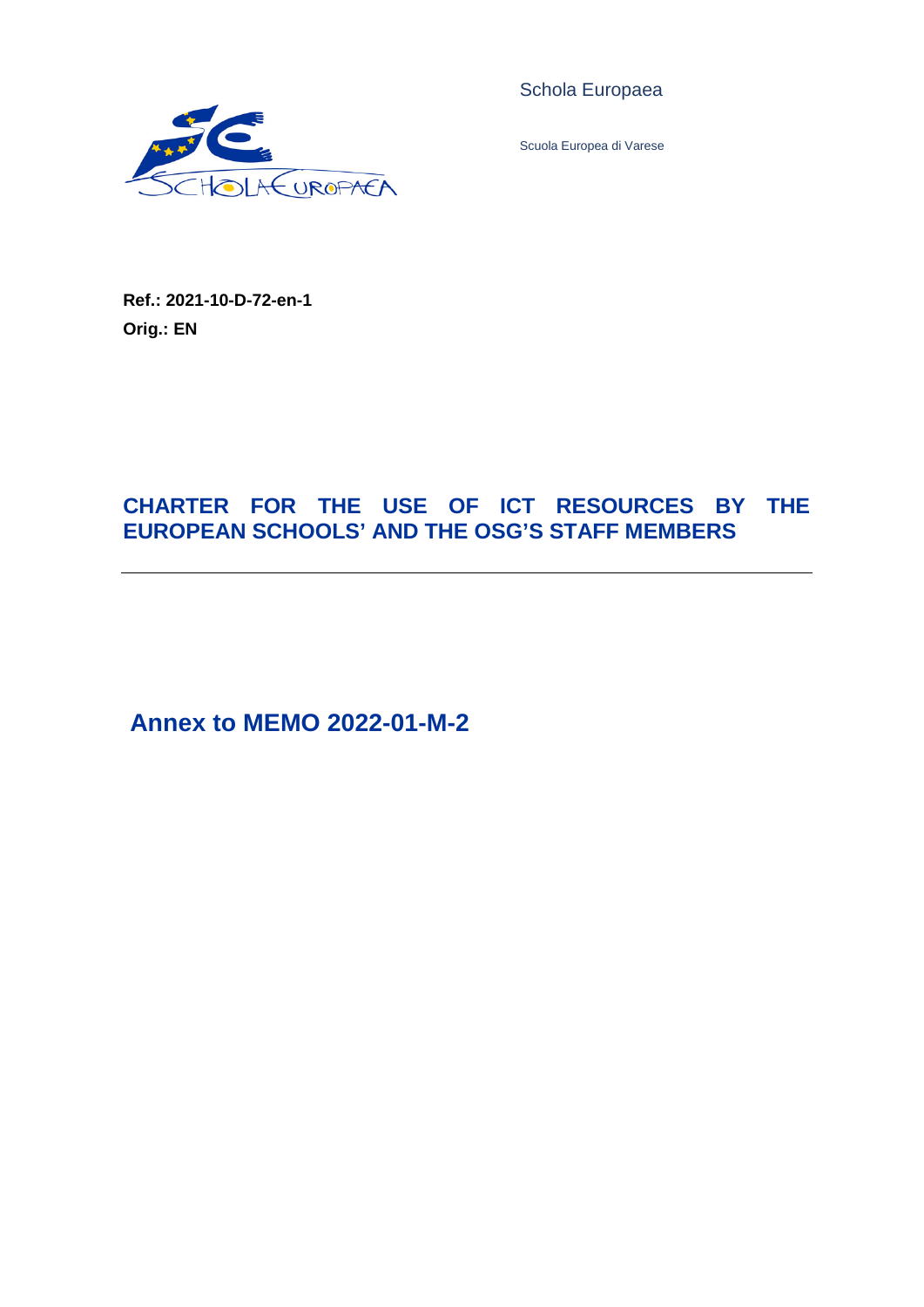# **Contents**

| 1 <sub>1</sub> |  |
|----------------|--|
| 2.             |  |
| 3.             |  |
| $\overline{4}$ |  |
|                |  |
|                |  |
|                |  |
|                |  |
|                |  |
|                |  |
|                |  |
|                |  |
| 6.             |  |
| 7.             |  |
| 8.             |  |
| 9.             |  |
|                |  |
|                |  |
| $1_{-}$        |  |
| 2.             |  |
| 3.             |  |
| $\mathbf{4}$ . |  |
|                |  |
|                |  |
|                |  |
| 5.             |  |
|                |  |
|                |  |
| 1.             |  |
| 2.             |  |
| 3.             |  |
| 4.             |  |
|                |  |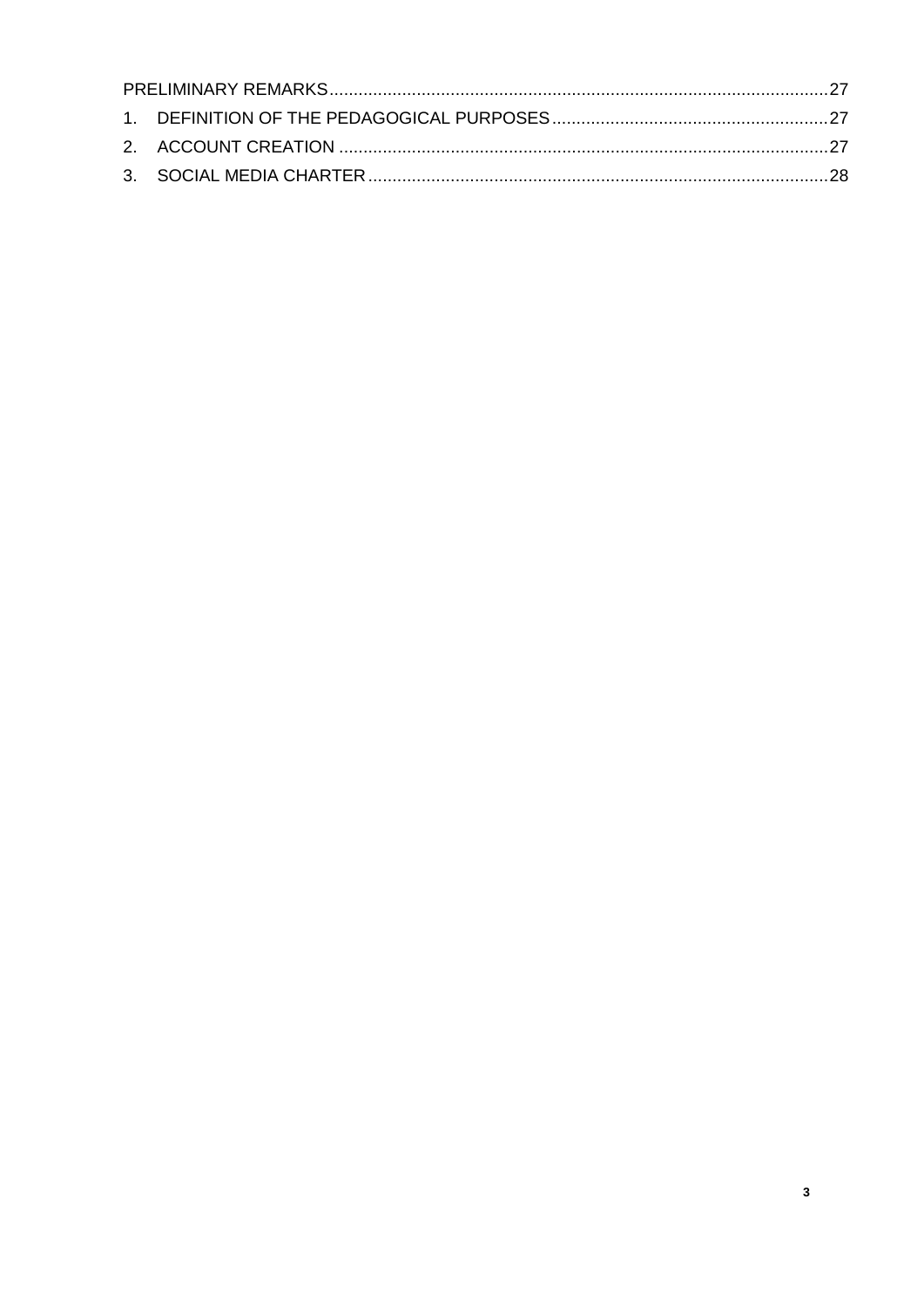

Schola Europaea

Scuola Europea di Varese

### **Charter for the use of ICT resources by the European Schools' staff members**

### <span id="page-5-1"></span><span id="page-5-0"></span>**PREAMBLE**

This Charter sets out the rules for proper use and good behavior vis-à-vis the use of the ICT resources provided by the IT technicians to the staff members<sup>[1](#page-5-4)</sup> and any quest<sup>[2](#page-5-5)</sup> of the European School (hereinafter referred to as the "School").

Having such Charter in place helps to protect both the OSG and the Schools as well as the staff members. Inappropriate use of ICT resources exposes to risks including virus attacks, compromise of network systems and services, as well as legal issues.

This Charter cancels and replaces all previous documents in that regard.

### <span id="page-5-2"></span>**1. SCOPE**

Such Charter is provided to the School's management and staff members (hereinafter referred to as the "staff members") during the onboarding process or subsequently when an updated version is available, and to any guest being provided with the School's ICT resources.

Such Charter forms an annex to the House Rules of the School and falls within the framework of the laws and regulations in force relating in particular to copyright, intellectual property rights, privacy protection (including in particular image rights) and to the processing of personal data, as well as computer crime.

### <span id="page-5-3"></span>**2. DEFINITIONS**

 $\overline{a}$ 

**"ICT resources"** means generally all hardware devices (laptops, workstations, mobile phones, periphery devices, interactive whiteboards, etc.), networking services, as well as all software resources (applications, databases) locally or remotely accessible made available and administrated by the ES.

**"ICT Unit"** means the OSG's ICT Unit and its staff members.

<span id="page-5-4"></span><sup>1</sup> Administrative and Ancillary Staff ('AAS'), Seconded staff, Locally Recruited Managerial Staff, temporary staff members (trainees, interim).

<span id="page-5-5"></span><sup>&</sup>lt;sup>2</sup> Any person who is invited to the OSG/School to participate to a meeting, a working group or a training and who is provided with access to ICT resources or has a European Schools' account.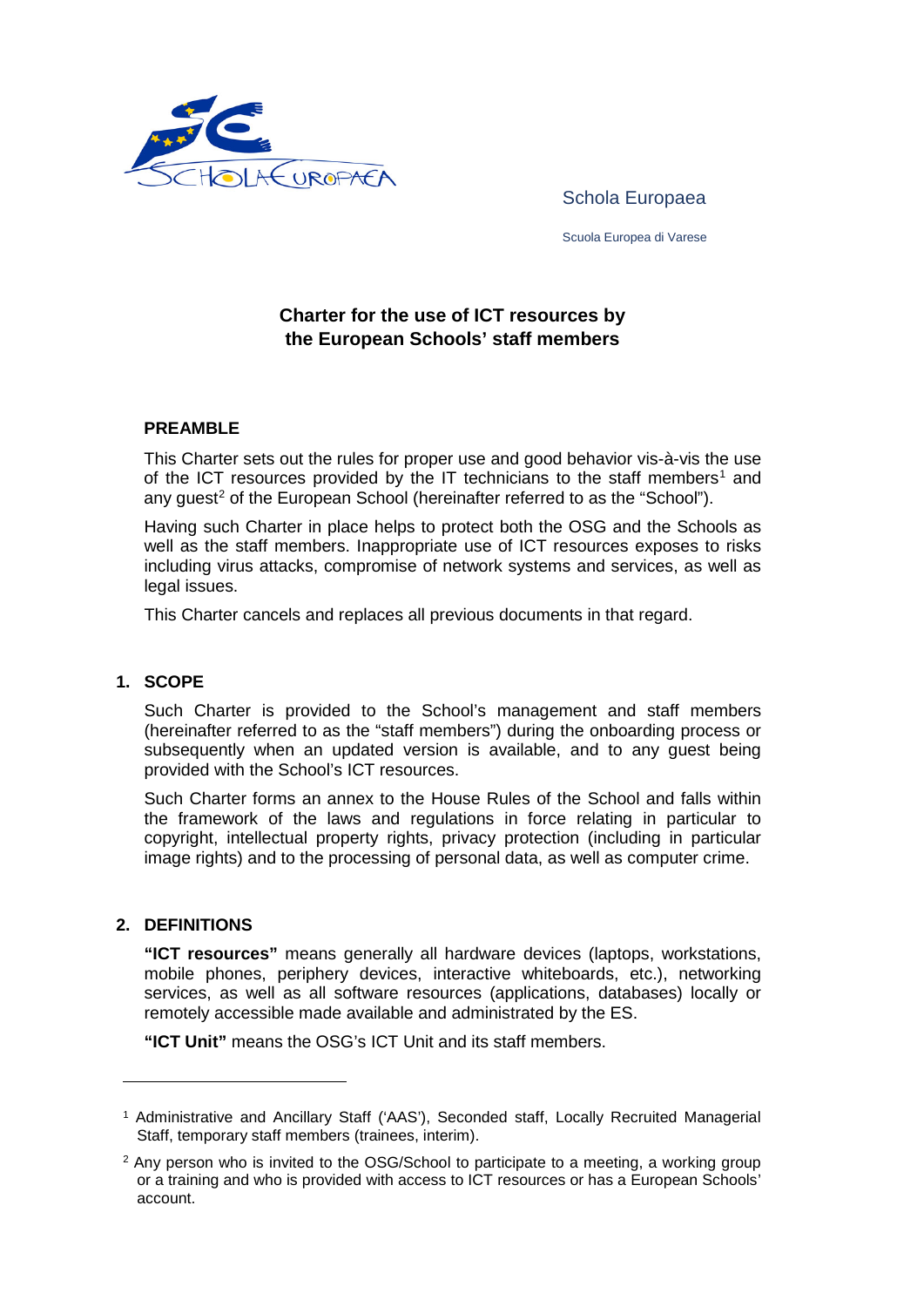**"IT technicians"** means the local ICT staff members of the schools.

**"Networking services"** means the provision to local and remote services such as applications, messaging, web, conferencing etc. through the networking infrastructure of the ES.

**"User"** means the person having access to or using ICT resources and networking services no matter what his/her status may be.

### <span id="page-6-0"></span>**3. ACCEPTABLE USE AND OWNERSHIP**

The School's ICT resources are intended to be used for the achievement of the staff members' professional tasks, pursuant to their contractual or statutory relationship with the School.

Use of the ICT resources for personal purposes is not prohibited but staff members are expected to exercise good judgement and remain productive at work while using them for personal-related matters.

Staff members should be aware that the professional files and documents created through the School's ICT resources that fall within the scope of their employment or secondment as well as the tasks assigned to them become the property of the School.

For cyber security and maintenance purposes, the ICT resources of the School such as equipment, systems and network traffic can be monitored at any time.

All documents, licenses, software provided through the ICT resources are the property of the School and must not be copied, altered, modified or transferred without a prior authorization.

### <span id="page-6-1"></span>**4. GENERAL RULES OF GOOD BEHAVIOR**

### <span id="page-6-2"></span>**4.1 Duty of care**

 $\ddot{\phantom{a}}$ 

Staff members are expected to exercise care in the use of the School's ICT resources. Loss, damage or theft of the School's property should be reported at once to the School's IT technicians.

Negligence in the care and use of School's property may be considered grounds for disciplinary sanctions.

### <span id="page-6-3"></span>**4.2 Duty of confidentiality**

All staff members are bound by a legal duty of confidentiality<sup>[3](#page-6-4)</sup> to protect the personal information they have access to in the course or in connection with the performance of their duties. They are requested to sign the confidentiality agreement (Annex II) during the onboarding process or subsequently when an updated version is available.

<span id="page-6-4"></span><sup>3</sup> See the Services Regulations of the European Schools' staff members:

<sup>•</sup> Article 18 of the Service Regulations for the Seconded Staff,

<sup>•</sup> Article 19 of the Service Regulations for the Locally Recruited Managerial Staff,

<sup>•</sup> Article 10 of the Service Regulations for the Administrative and Ancillary Staff,

<sup>•</sup> Article 25 of the Service Regulation for the Locally Recruited Teachers.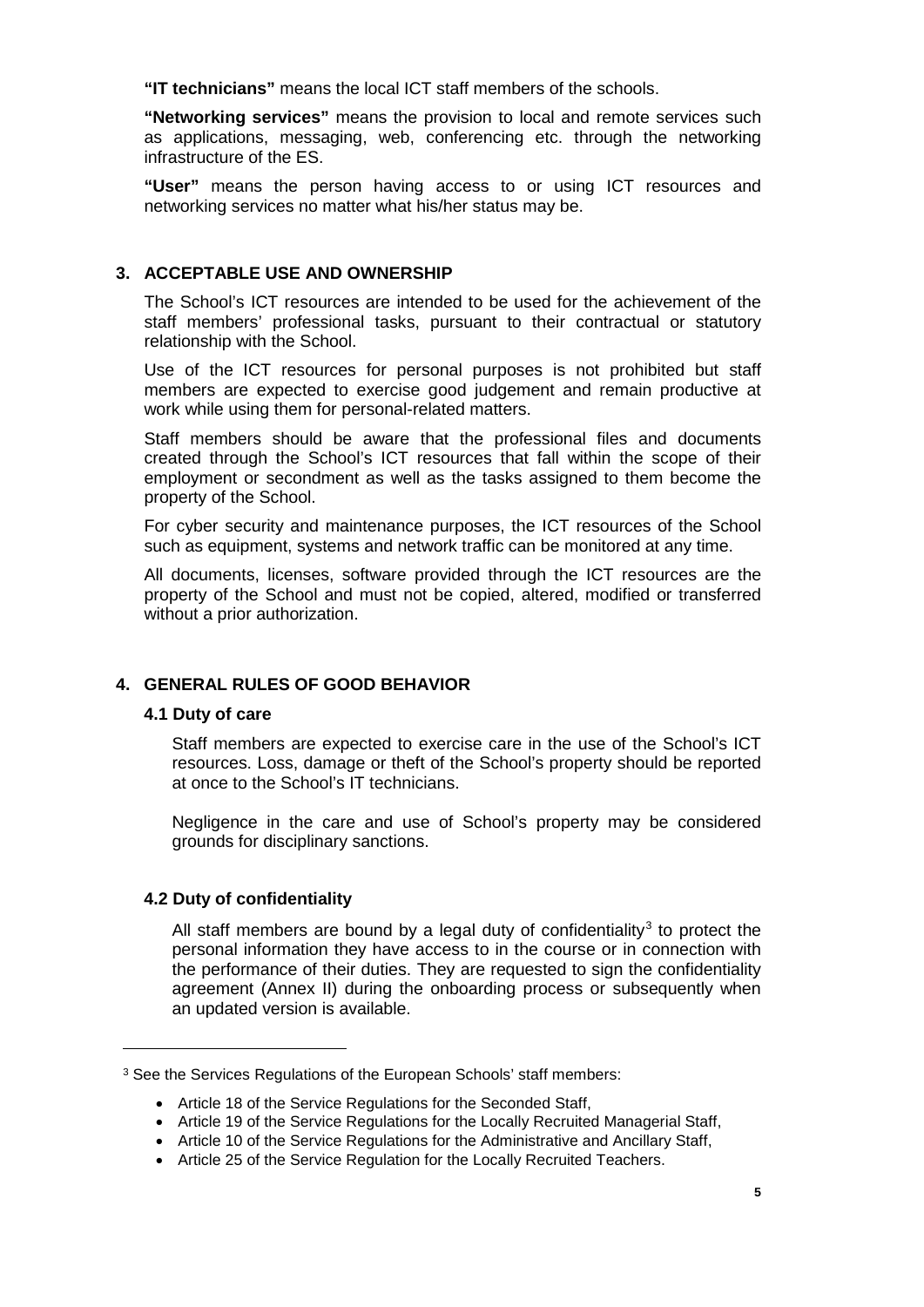More particularly, this duty of confidentiality applies to all information made available through the ICT resources provided to the staff members.

In the event staff members have access to resources that it would be inappropriate for them to have, they have the responsibility to notify the ICT Unit/IT technicians so the problem can be corrected.

### <span id="page-7-0"></span>**5. SPECIFIC RULES**

### <span id="page-7-1"></span>**5.1 Files and documents**

### 5.1.1 Storage

Staff members must save their professional files and documents in their device's personal storage space and/or in a shared storage space if other colleagues and/or their Head of Unit also need to consult them.

As stated above, ICT resources are intended to be used for professional purposes, but private documents could be stored on the staff member's device **as long as they do not contain other persons' personal data.**  Such documents must be kept in a folder called "PRIVATE".

Staff members must be aware that in the event of a data breach, their private documents may be impacted.

#### 5.1.2 Clean desk policy

Staff members must be aware that leaving documents on their desk may lead to unauthorized access. No documents containing confidential information should be left out on desks, or in the printer.

### 5.1.3 Prohibition

In particular, files and/or documents contrary to public order and morality or illegal, such as -for example- racist, xenophobic or pornographic content are strictly forbidden.

### <span id="page-7-2"></span>**5.2 Network and internet use**

Users are responsible for the appropriate use of the network resources and internet.

Use of a private digital device does not exempt users from following the rules laid down in this Charter, as regards respect for their colleagues and the members of the European Schools' community.

Furthermore, the use of social media -through ICT resources or a private digital device- does not exempt the users from being responsible for the content they disclose.

Users should:

- Log into their professional account only from secure devices and avoid the use of public free Wi-Fi,
- Lock their devices when leaving them unattended,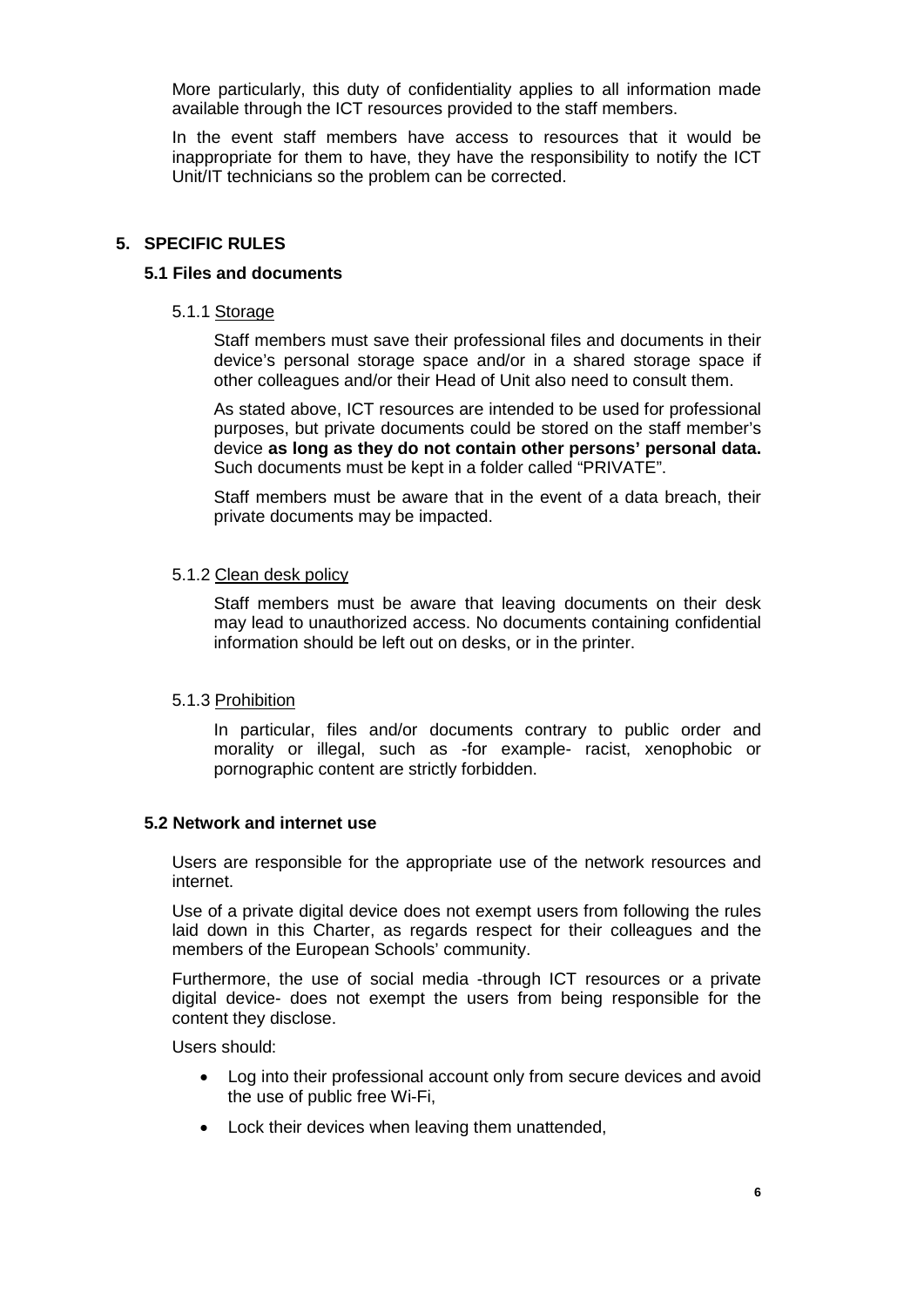- Use extreme caution when opening email attachments received from unknown senders,
- Report to the School's IT technicians any suspicious electronic communication,
- Exercise good judgment regarding the reasonableness of personal use.

Users are prohibited from:

- Accessing a server, personal data or an account for any purpose other than carrying out your professional tasks, even if you have authorized access,
- Sending confidential information to unauthorized recipients,
- Connecting to social media with the email address linked to their professional account,
- Posting or publishing content on social media that is neither inappropriate nor harmful to their colleagues and the members of the European Schools' community,
- Accessing, downloading or uploading obscene, offensive, discriminatory or other material prohibited by the law,
- Unlawful downloading or uploading of any copyrighted material (i.e.; pictures, music, video and software),
- Downloading, installing or running any upgrades, updates, patches or any program, software whatsoever,
- Researching and altering the security of the ICT solutions provided without prior authorization,
- Making use of any security holes or anomalies in system operations.

### <span id="page-8-0"></span>**5.3 Accounts and passwords**

Accounts are created (manually or automatically) by the staff of the ICT Unit. They are temporary, strictly personal and non-transferable. They shall be deactivated when the holder leaves the organization.

User should:

- Set their password in accordance with the instructions provided by the ICT Unit,
- Use strong password and keep them confidential,
- Immediately inform the system administrators if the misuse of the personal account is detected or suspected.

Users are prohibited from sharing and revealing their account and password to third persons (including system administrators) or allowing the use of their account by others.

### <span id="page-8-1"></span>**5.4 Electronic communications**

5.4.1 General considerations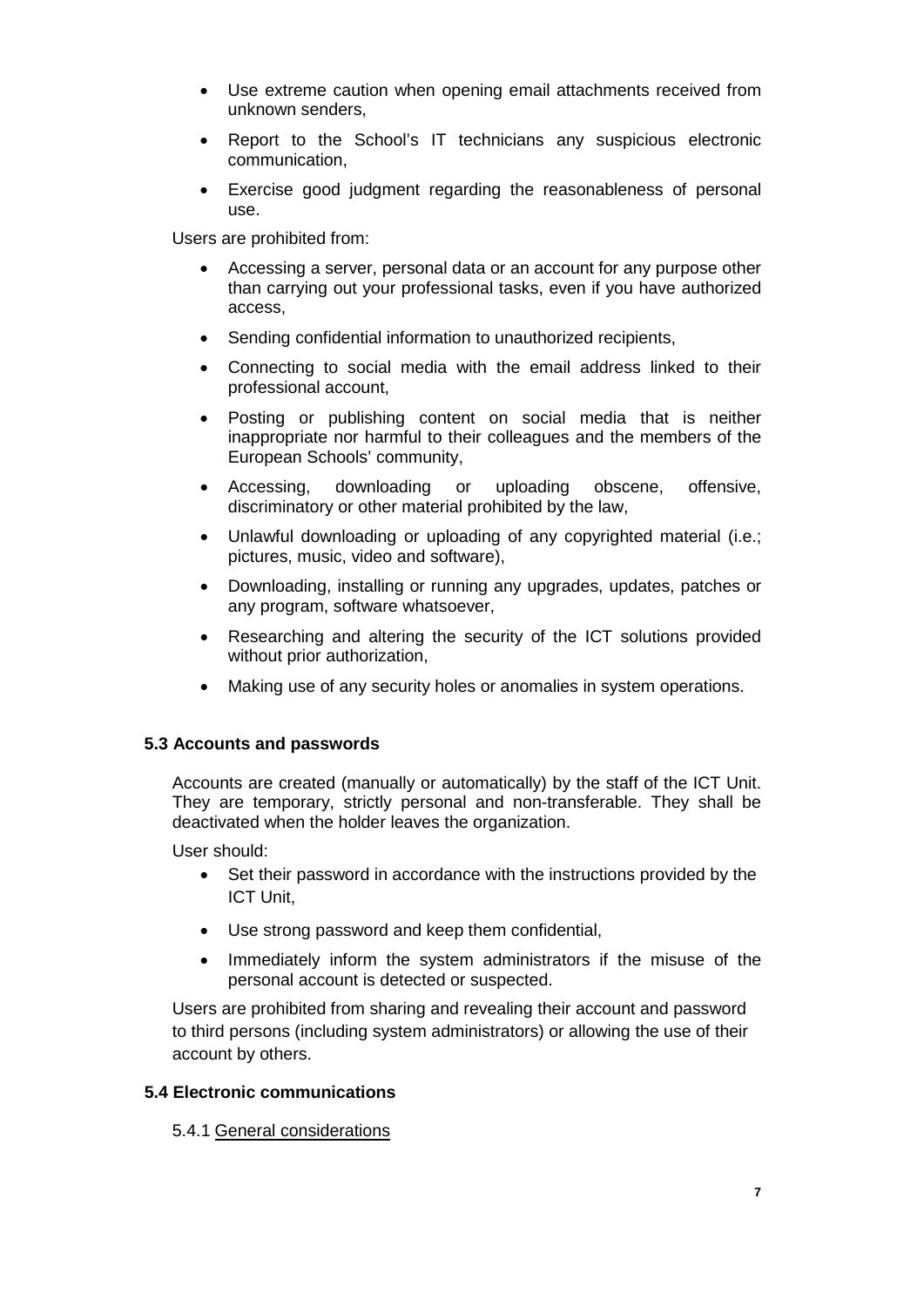Staff members and users are responsible for managing their email, chat and any other communications content while using the School's ICT resources.

They are prohibited from:

- Using the lists of email addresses or any other communication channels for purposes other than those intended by professional objectives,
- Using improper language in their communications,
- Sending unsolicited (commercial or otherwise), unwanted or harassing communications.

As electronic communications are intended to be used for the achievement of the staff members' professional tasks, the use of such communications for personal-related matters should be limited. In such case, staff members should label their electronic communication as "PRIVATE".

Functional and shared mailboxes must never be used to send electronic communications that are not related to the staff member's professional tasks.

### 5.4.2 Absence of a staff member

In the event staff members are unable to access their electronic communications, they are expected to have the necessary arrangements in place to ensure continuity of the School's activities, by:

- Activating an "out of office" automatic reply in Outlook and indicating a colleague's contact information as well as a status message in Teams whereby colleagues are informed of the absence,
- Using shared folders where the information is accessible to the back-up colleagues and/or to anyone with a functional interest in accessing it during the absence.

Forwarding emails during the staff member's absence is not advisable as the new recipient might become aware of potentially sensitive information without the knowledge of either the sender or the absent staff member.

In exceptional circumstances and if no arrangements could be foreseen prior to the staff member's absence, the School may allow the access to the personal mailbox in accordance with the conditions set forth in Annex I. Such access must comply with:

• The principle of finality,

 $\overline{a}$ 

- The principle of proportionality,
- The principle of transparence.

Due to data protection requirements<sup>[4](#page-9-0)</sup>, the access to staff members' mailboxes and documents who have definitely left the European

<span id="page-9-0"></span><sup>4</sup> Principles of purpose limitation, data minimisation and storage limitation.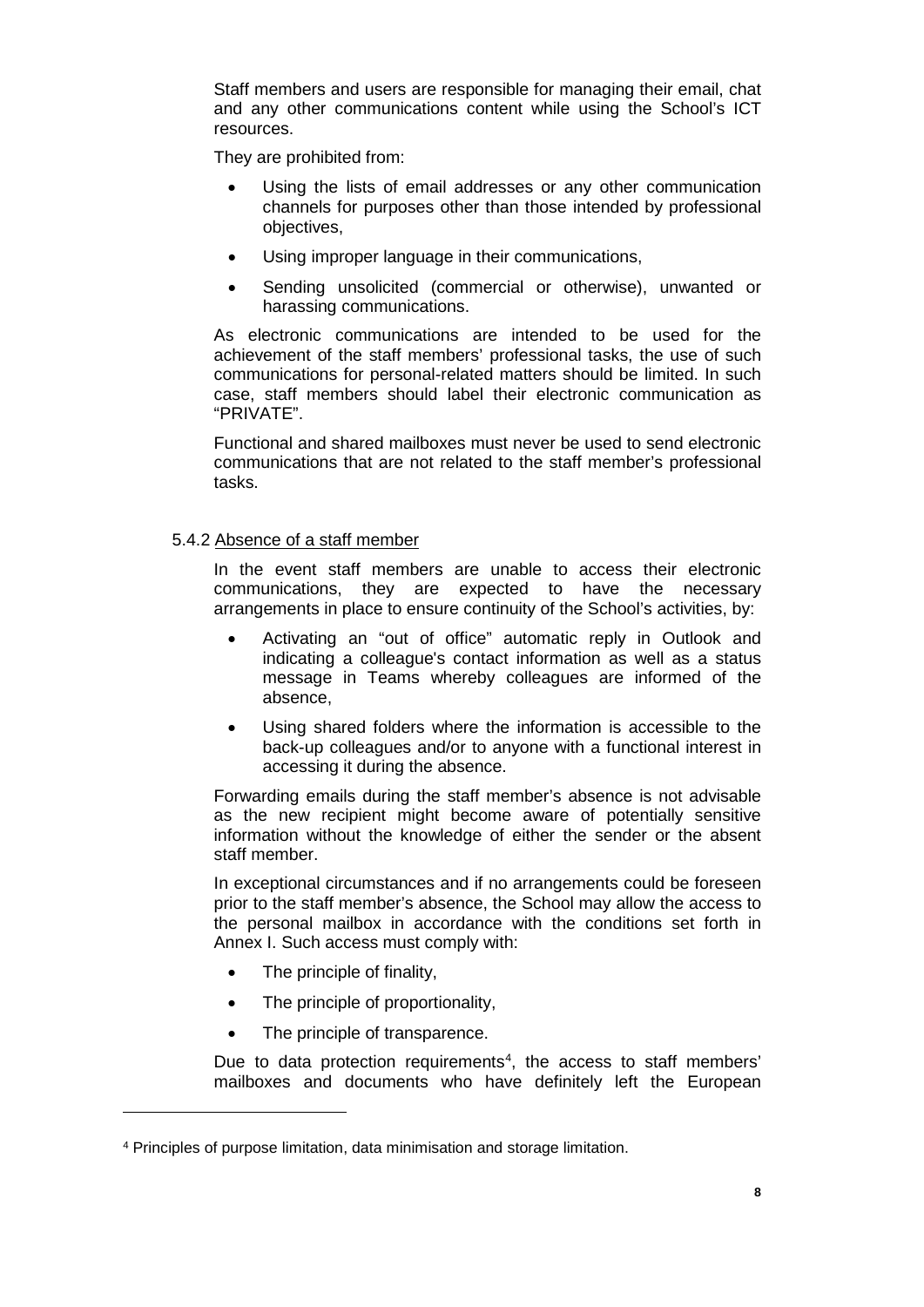Schools system (i.e.; dismissal or departure) is not possible. All workrelated material and documents should be handed over according to the instructions given by the staff members' superiors before their departure (see Annex III).

### <span id="page-10-0"></span>**5.5 Teaching**

5.5.1 Distance Teaching and Learning

Teachers must follow the provisions of the Distance Teaching and Learning Policy for the European Schools as approved by the Board of Governors on 29 March 2021**[5](#page-10-2)** .

### 5.5.2 Digital Learning Resources

Teachers who need to use digital resources that are designed and intended to be used for educational and/or pedagogical purposes must consult their School's DPO.

The latter will assess such resources pursuant to the Procedure for the use of a Digital Learning Resource within the European Schools<sup>[6](#page-10-3)</sup>.

### 5.5.3 Social media

A distinction is essential regarding the use of social media:

- $\triangleright$  Social media are not covered by the above-mentioned procedure as the teachers must not use pupils' personal data on social media platforms,
- $\triangleright$  Teachers must not encourage pupils to create individual accounts on social media,
- $\triangleright$  Teachers are allowed to create an account on social media for educational and/or pedagogical purposes pursuant to the conditions set forth in Annex IV.

As explained in paragraph 5.2, teachers must not create an account on social media with their professional email address for security reasons.

### <span id="page-10-1"></span>**6. PERSONAL DATA BREACH**

Pursuant to the GDPR<sup>[7](#page-10-4)</sup>, a personal data breach is a breach of security leading to the accidental or unlawful destruction, loss, alteration, unauthorized disclosure of, or access to, personal data transmitted, stored or otherwise processed.

 $\ddot{\phantom{a}}$ 

<span id="page-10-2"></span><sup>5</sup> 2020-09-D-10.

<span id="page-10-3"></span><sup>6</sup> 2020-01-D-9 Annex to MEMO 2019-12-M-3/GM. Such procedure relies on "legitimate interests pursued by the controller" as a legal basis.

<span id="page-10-4"></span><sup>7</sup> Regulation (EU) 2016/679 of the European Parliament and of the Council of 27 April 2016 on the protection of natural persons with regard to the processing of personal data and on the free movement of such data, and repealing Directive 95/46/EC ('General Data Protection Regulation').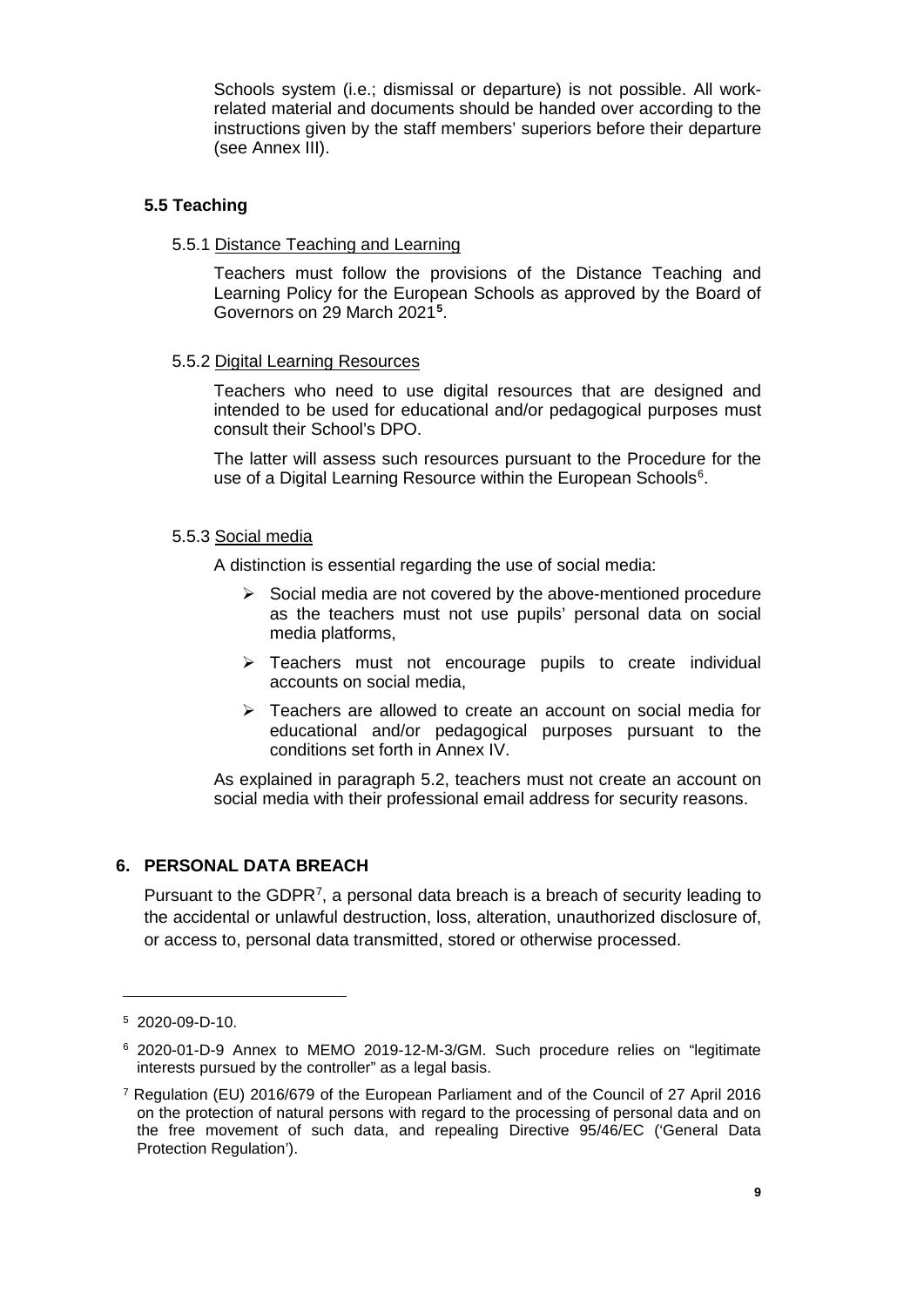Pursuant to the European Schools' Data Breach Policy**[8](#page-11-2)** staff members are encouraged to act promptly and report data breaches to the Director and/or to the DPO. They must also contact the IT technicians to immediately take the necessary actions in order to prevent and/or mitigate any negative consequences.

### <span id="page-11-0"></span>**7. MONITORING**

For cyber security reasons as well as for securing IT operations and maintenance, IT resources and network traffic can be monitored, analyzed and tested for compliance with and within the limits of applicable laws on a permanent or punctual basis, for:

- Prevention of cyber security incidents and attacks,
- Prevention of wrongful or defamatory acts, acts conflicting with morality or likely to impair other persons' dignity,
- Protection of economic or financial interests of the schools marked as confidential and the fight against contrary practices,
- Safety and/or the correct technical functioning of computer systems in the schools' network, including control of related costs, as well as the physical protection of school installations,
- Compliance in good faith with the principles and rules for using network technologies established in the European Schools system.

Such monitoring is mostly carried out by the ICT Unit -specifically for the administrative network-, while the School's IT are responsible for the pedagogical network.

Monitoring should be performed by automatic means whenever this is possible. Any manual intervention must observe the principle of proportionality and the system administrator must inform the staff member whose information is being monitored about the details of the intervention.

If the purpose of the manual intervention is to ensure compliance in good faith with the principles and rules for using network technologies established in the European Schools system, the intervention must be preceded by a prior information phase.

### <span id="page-11-1"></span>**8. SANCTIONS**

 $\ddot{\phantom{a}}$ 

Any violation of the provisions of this Charter may be subject to disciplinary measures in accordance with the relevant Service Regulations:

- Title VI of the Regulations for Members of the Seconded Staff,
- Chapter VIII of the Service Regulations for the Administrative and Ancillary Staff,
- Chapter VIII of the Service Regulations for the Locally Recruited Teachers.

<span id="page-11-2"></span><sup>8</sup> 2020-05-D-7 Annex to MEMO 2020-05-M-3-en-1/GM.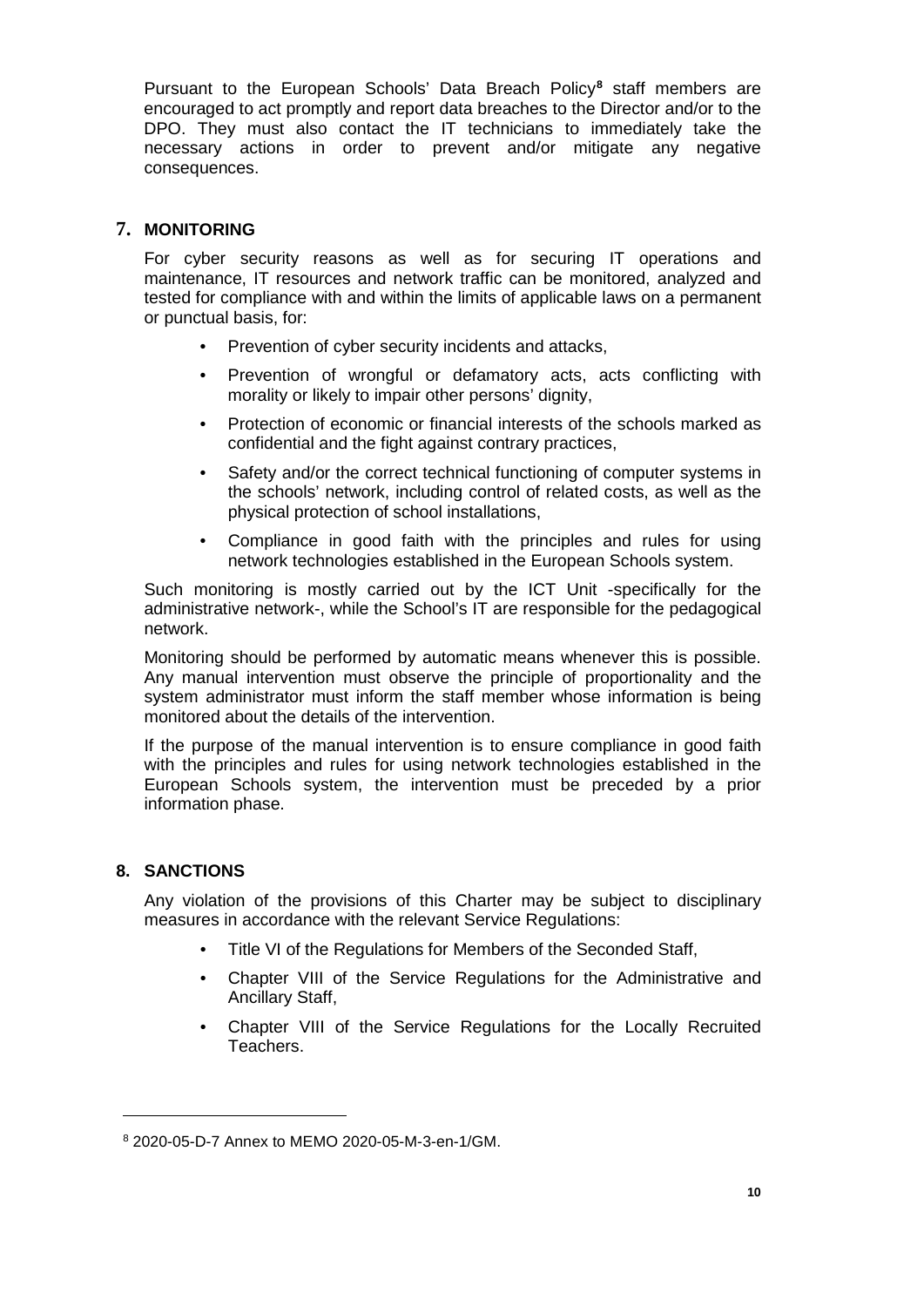### <span id="page-12-0"></span>**9. NATIONAL LAW**

The provisions of this Charter shall not prejudice the application of more restrictive provisions from national law of the host country where the School is located.

### <span id="page-12-1"></span>**10. CHANGES**

This Charter may be subject to a review by January 2024.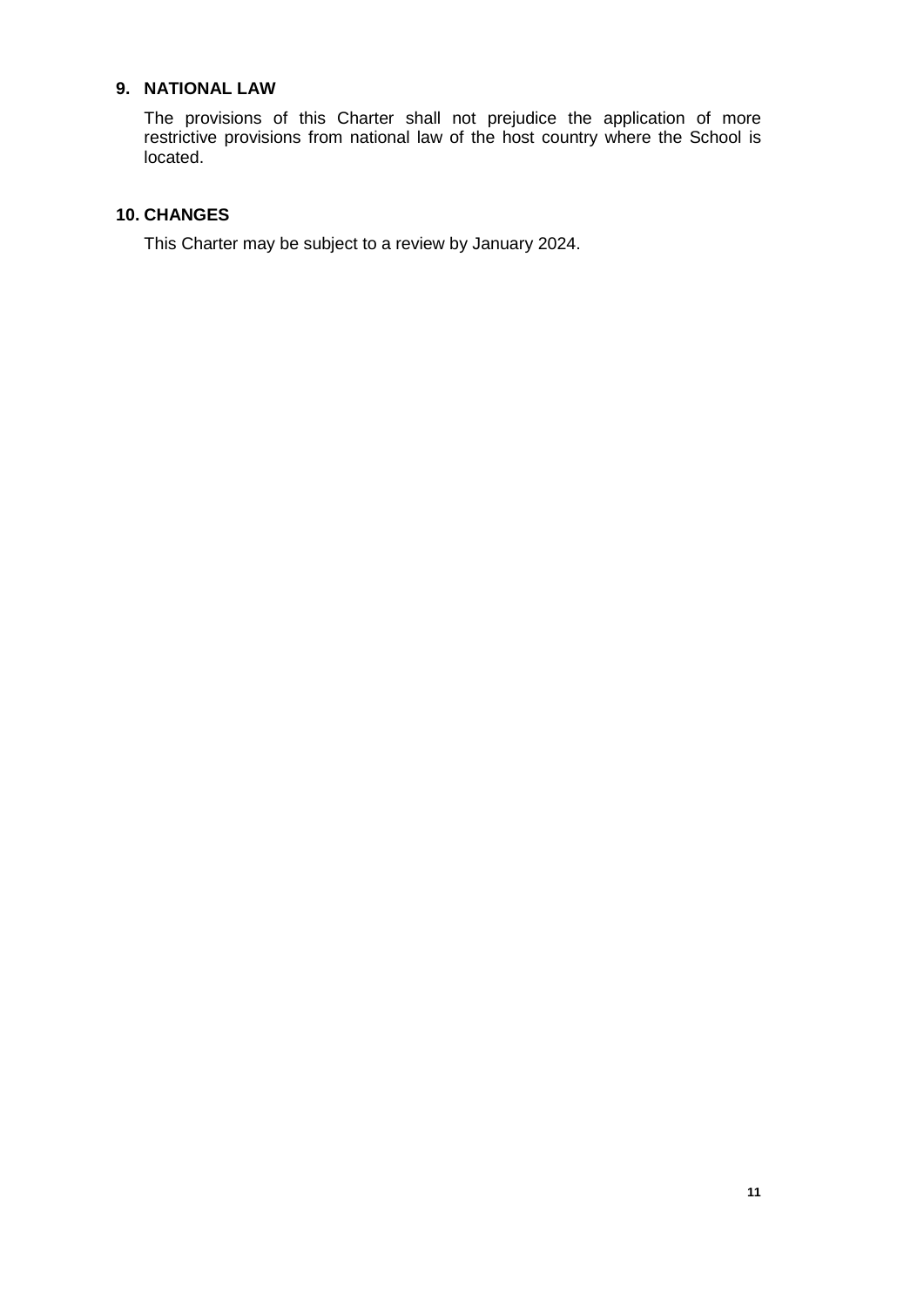**ANNEX I**

<span id="page-13-0"></span>

Schola Europaea

Scuola Europea di Varese

**Ref.: 2021-10-D-71-en-1 Orig.: EN**

**Protocol on the access to the Staff members' emails and documents in case of absence** 

Annex to Charter for the use of ICT resources by the European Schools' and the OSG's staff members (2021-10-D-72)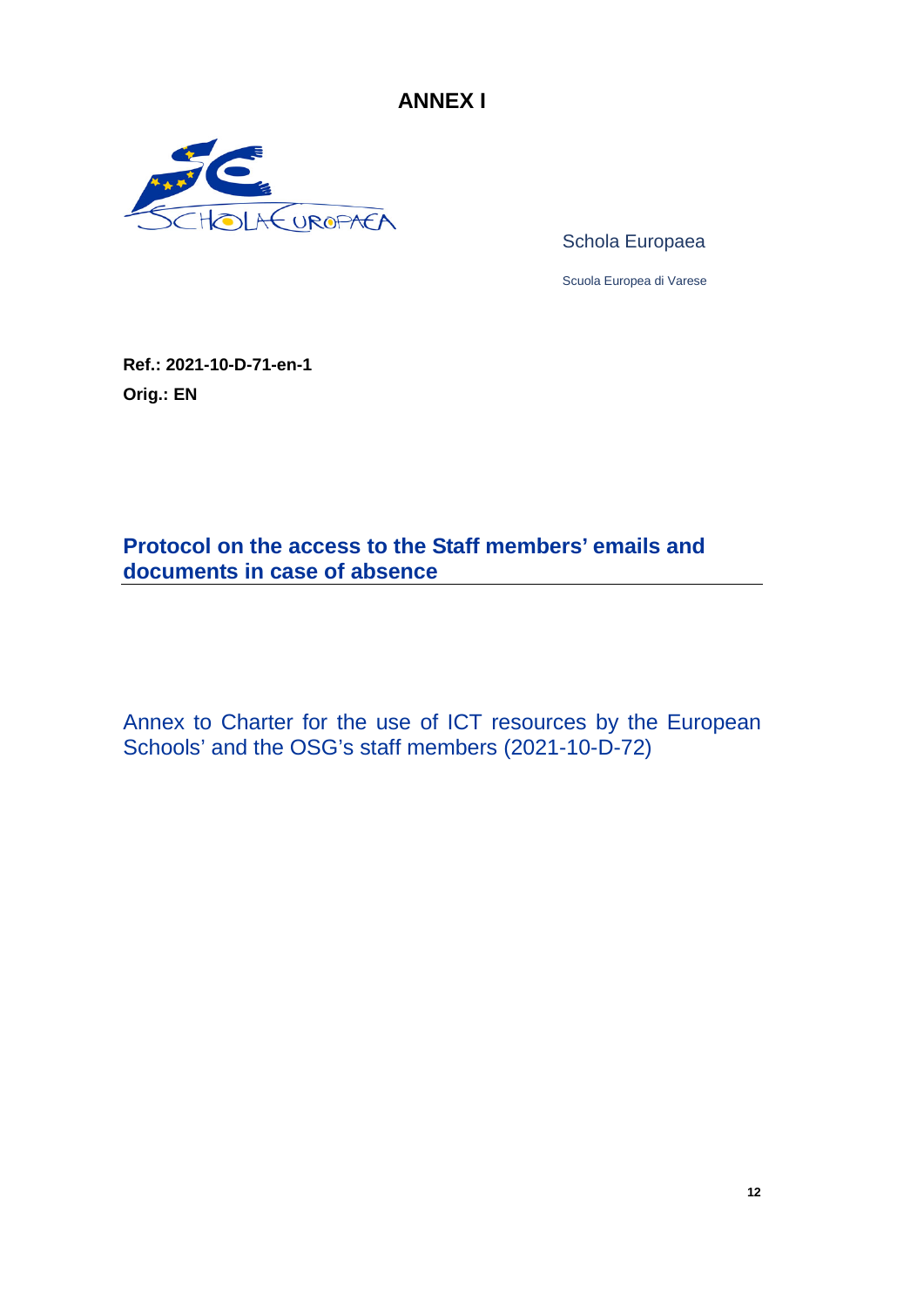## Protocol on the access to the Staff members' emails and documents in case of absence

# **Contents**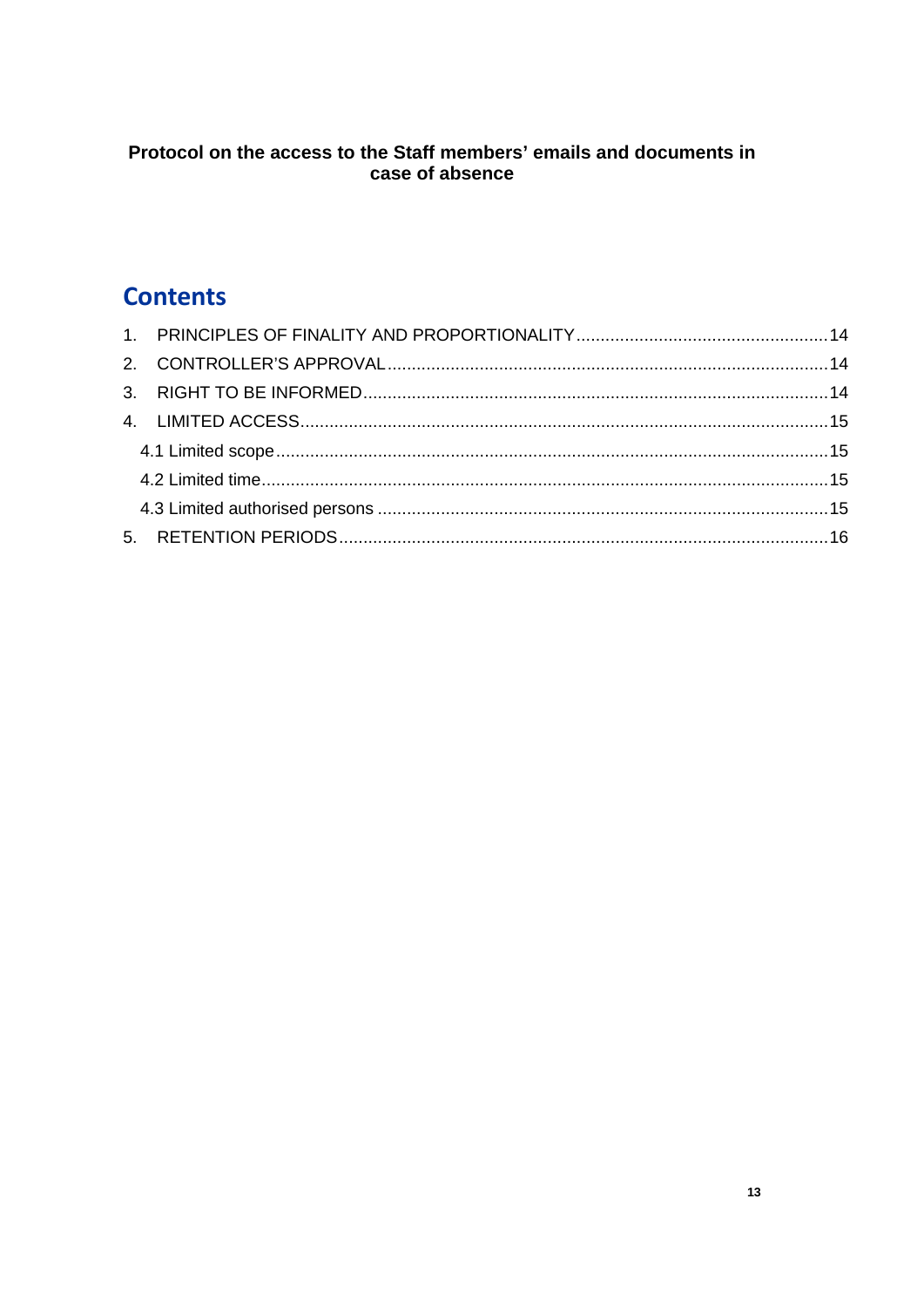### **Protocol on the access to the Staff members' emails and documents in case of absence**

The purpose of preventive measures as those indicated in paragraph 4.4.2 is to reduce the need to access to the staff members' mailbox and documents in case of an absence.

Where these preventive measures do not circumvent the employer's need to access an absent employee's emails and/or documents or where such measures were not taken by the employee before the absence, the present protocol determines how such access must be carried out to comply with legal and data protection considerations.

### <span id="page-15-0"></span>**1. PRINCIPLES OF FINALITY AND PROPORTIONALITY**

The purpose of ensuring continuity of service within the School constitutes a legitimate purpose to access the staff members' mailbox and documents as long as (i) there is a sense of urgency and (ii) there is no other less intrusive way to access to the needed information.

### <span id="page-15-1"></span>**2. CONTROLLER'S APPROVAL**

The need to access has to be duly justified in written using the form below.

Such form must be sent to the Director who will decide whether to authorize such access given the circumstances and considering whether:

- The information needed may be accessed in a less intrusive way,
- Such access is necessary for the continuity of the service,
- Such access is urgent or may be delayed given the length of the employee's absence,
- Such access should be authorized under additional precautionary measures that those set forth in the present annex.

The Director will also seek advice from the Data Protection Officer.

### <span id="page-15-2"></span>**3. RIGHT TO BE INFORMED**

Staff members are provided with the ICT Charter during the onboarding process or subsequently when an updated version is available. In consequence, they are informed about the possibility to access their mailbox and/or documents under the conditions set forth in the present protocol.

In the event the School does need to access a staff members' mailbox and/or documents, they have to be contacted by phone and provided with "*a detailed*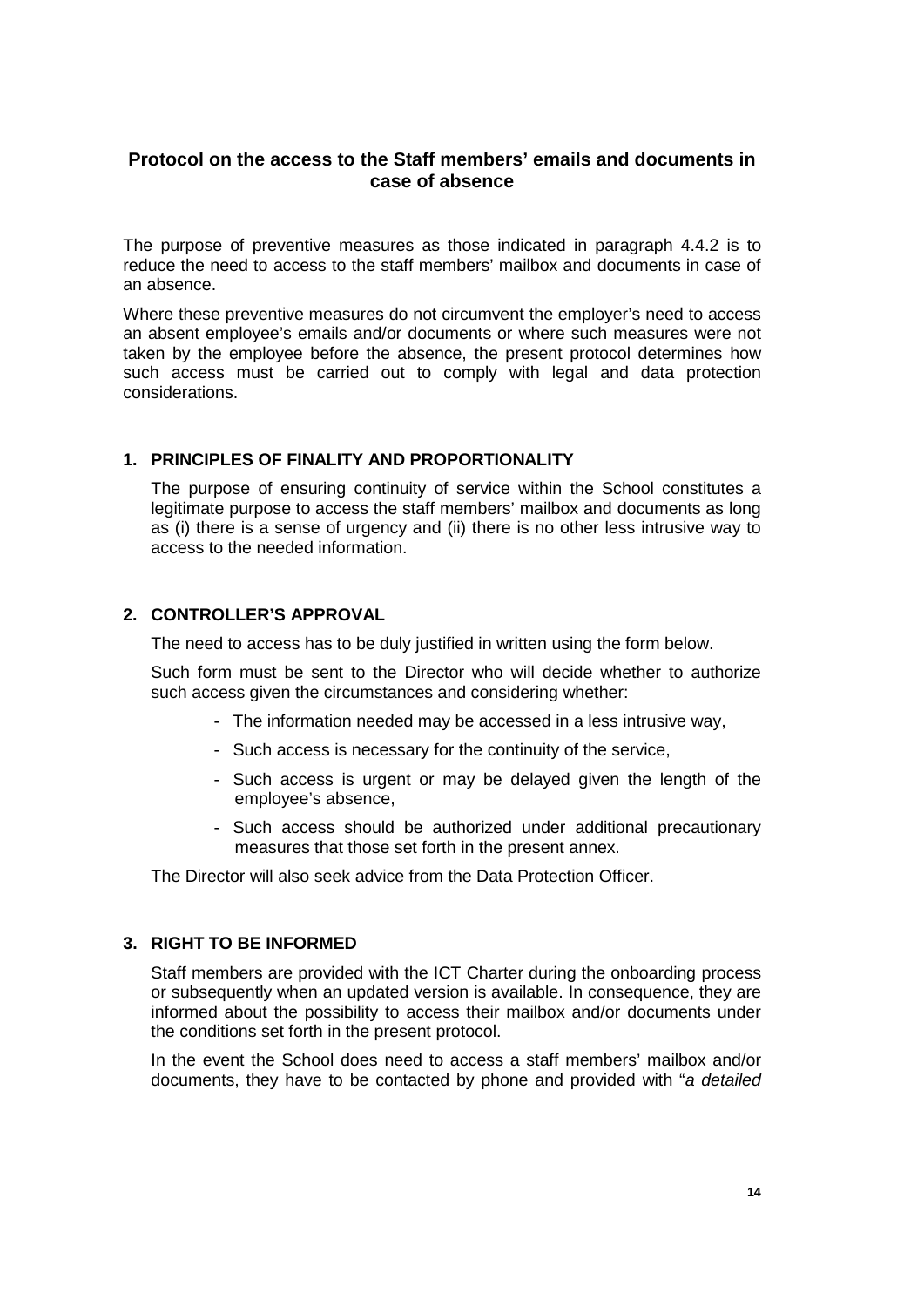*explanation for this access, outlining necessity, urgency, the nature and scope of the information sought[9](#page-16-4)* ".

Besides the information to be provided under Article 13 of the GDPR $10$ , staff members also have to be informed about their right to object under Article 21 of the GDPR.

When the staff member cannot be reached and the situation in question requires an urgent access, the Director may authorize the access in line with the present protocol.

### <span id="page-16-0"></span>**4. LIMITED ACCESS**

### <span id="page-16-1"></span>**4.1 Limited scope**

When authorization has been provided to ensure continuity of service, the access has to be limited to the emails and/or documents related to the period of the staff member's absence, or to a reasonable period prior to that absence.

The Director may authorize a more extended access if the reasons were clearly explained in the request submitted to him/her and are sufficiently justified.

Furthermore, only the emails and/or documents related to the request initially submitted for approval have to be consulted.

The emails and documents labelled as "PRIVATE" as indicated in the present Charter shall not be accessed.

### <span id="page-16-2"></span>**4.2 Limited time**

<span id="page-16-4"></span> $\ddot{\phantom{a}}$ 

Once approval was granted, the access to the absent staff members' information must be limited to two working days.

### <span id="page-16-3"></span>**4.3 Limited authorized persons**

The Director designates the persons who have a legitimate interest in accessing the staff member's mailbox and/or documents.

The Schools' IT technicians need to request access rights from the ICT Unit as they do not have such accesses for the administrative network.

The access to the needed information must be carried out in the presence of another staff member (i.e.; staff representative, line manager, person in charge of HR, Head of Unit) and if possible, under the supervision of the ICT staff.

<sup>9</sup>Guidelines on personal data and electronic communications in the EU institutions, European Data Protection Board, February 2020.

<span id="page-16-5"></span><sup>10</sup> Regulation (EU) 2016/679 of the European Parliament and of the Council of 27 April 2016 on the protection of natural persons with regard to the processing of personal data and on the free movement of such data, and repealing Directive 95/46/EC ('General Data Protection Regulation').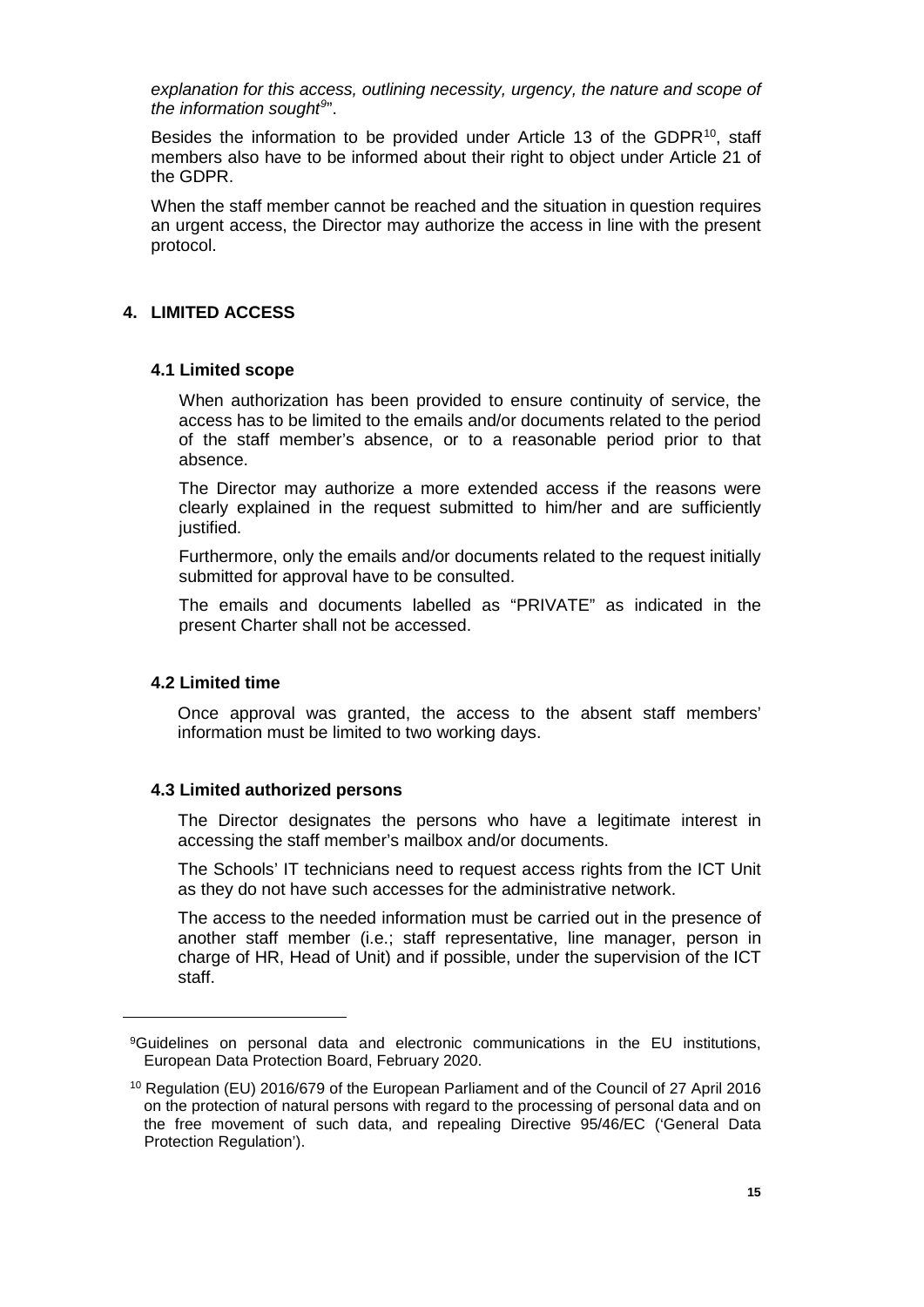ICT staff will have to ensure that all necessary measures were taken, if needed, to ensure the security of the staff member's information (i.e., changing passwords).

### <span id="page-17-0"></span>**5. RETENTION PERIODS**

The DPO must be consulted regarding the storage of the information that was retrieved on the occasion of the access.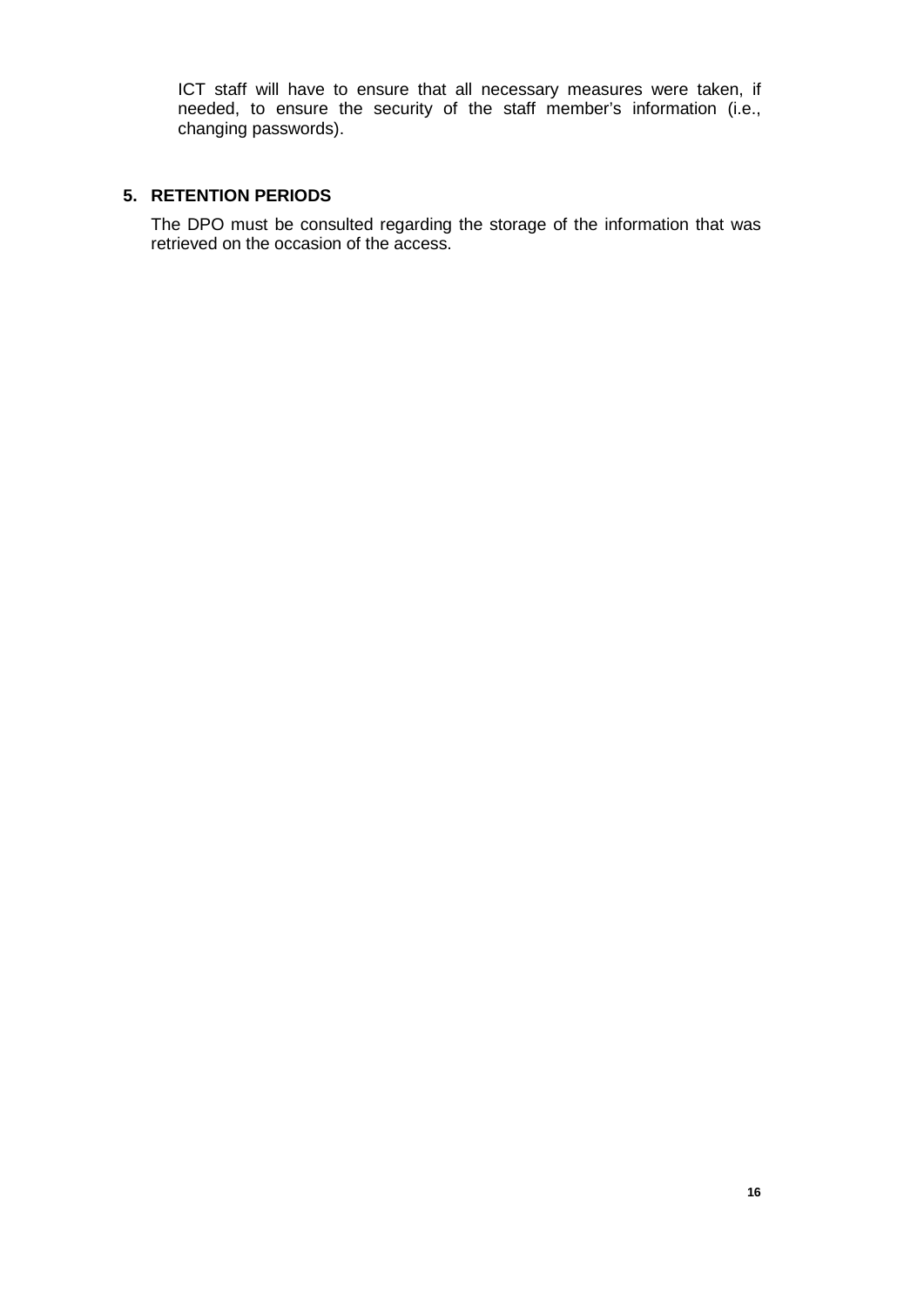

Schola Europaea

Scuola Europea di Varese

### **Form to be used to request access to an absent staff members' emails and/or documents in case of emergency**

| Name of absent staff member<br>(whose information needs to be accessed)                                                               |                                                                 |
|---------------------------------------------------------------------------------------------------------------------------------------|-----------------------------------------------------------------|
| Name of the person requesting access                                                                                                  |                                                                 |
| Reasons of the access request<br>(Why is there a sense of urgency, why is this the<br>only way to access the needed information, etc) |                                                                 |
| Type of information needed                                                                                                            |                                                                 |
| <b>Conclusion of the</b><br><b>Director</b>                                                                                           | Access granted<br>Access denied<br>Date and time:<br>Signature: |
| Staff member was informed by phone                                                                                                    | $\Box$ Yes  date/time<br>$\Box$ The person was not reachable    |
| Name of the staff member(s) to be<br>present during the access                                                                        |                                                                 |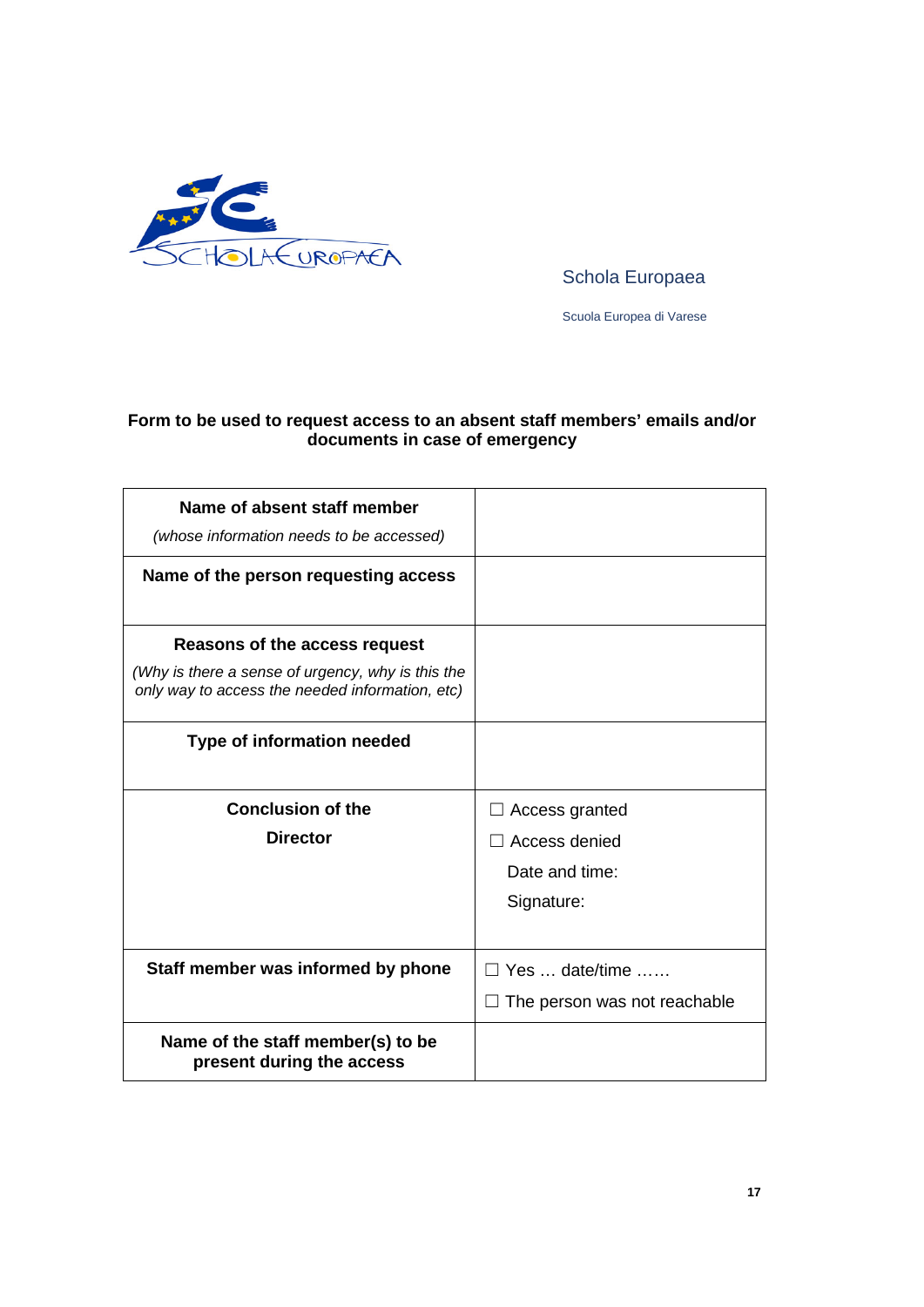To be filled in **during** access:

| <b>Actual date of access</b>                                                  | Date and time |
|-------------------------------------------------------------------------------|---------------|
| Name of the persons present<br>during the access                              |               |
| <b>Observations</b><br>(Type of information to be consulted and<br>timeframe) |               |

To be filled in at **the end** of the access:

| <b>End of access</b>                                                                                                               | Date and time |
|------------------------------------------------------------------------------------------------------------------------------------|---------------|
| <b>Observations</b>                                                                                                                |               |
| (Type and timeframe of the information<br>consulted, results of the consultation<br>(information sought was whether found or not)) |               |
| Name and signature of the person who<br>had access                                                                                 |               |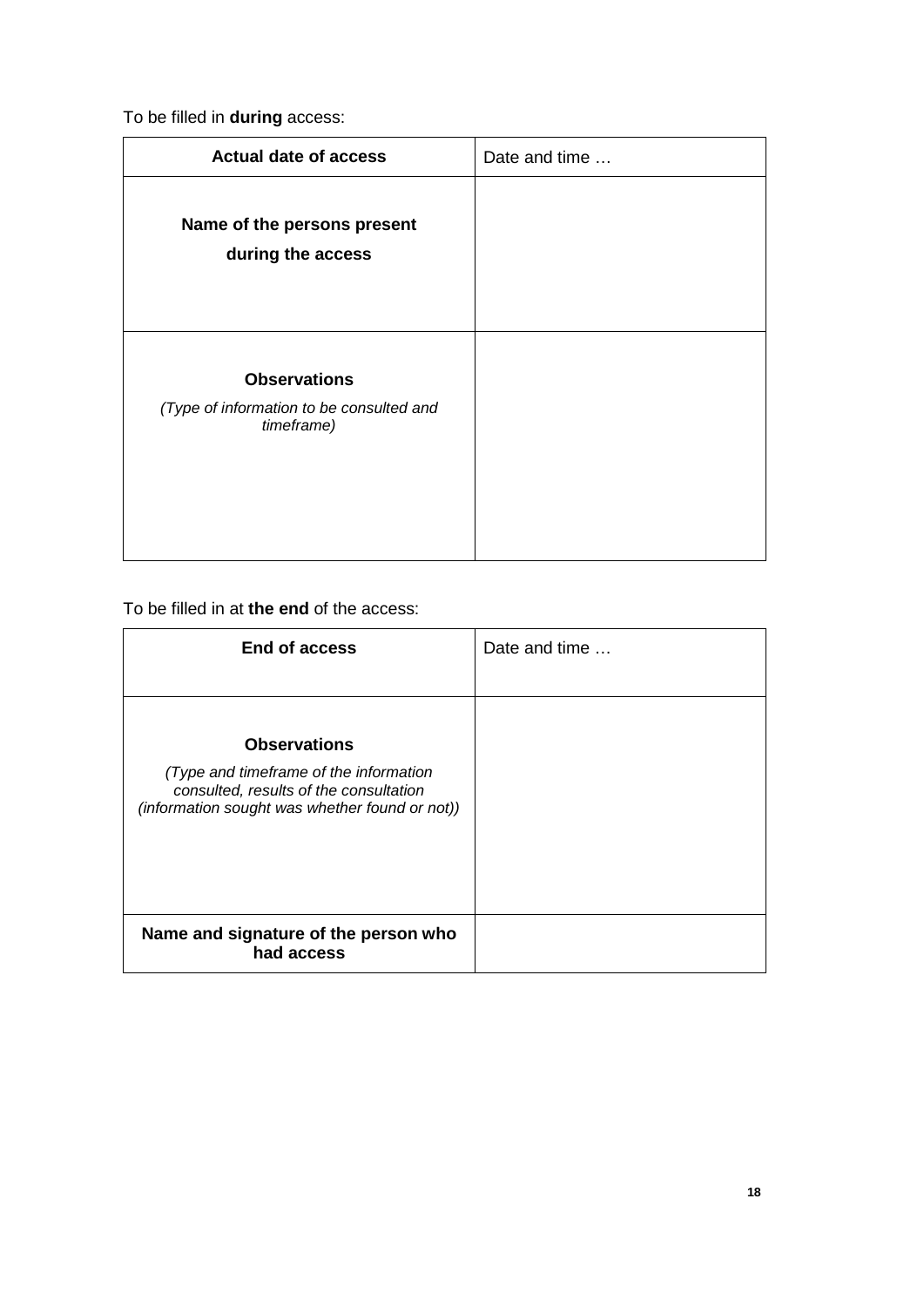**ANNEX II**

<span id="page-20-0"></span>

Schola Europaea

Scuola Europea di Varese

**Ref.: 2021-10-D-73-en-1 Orig.: EN**

**Confidentiality agreement**

Annex to Charter for the use of ICT resources by the European Schools' and the OSG's staff members (2021-10-D-72)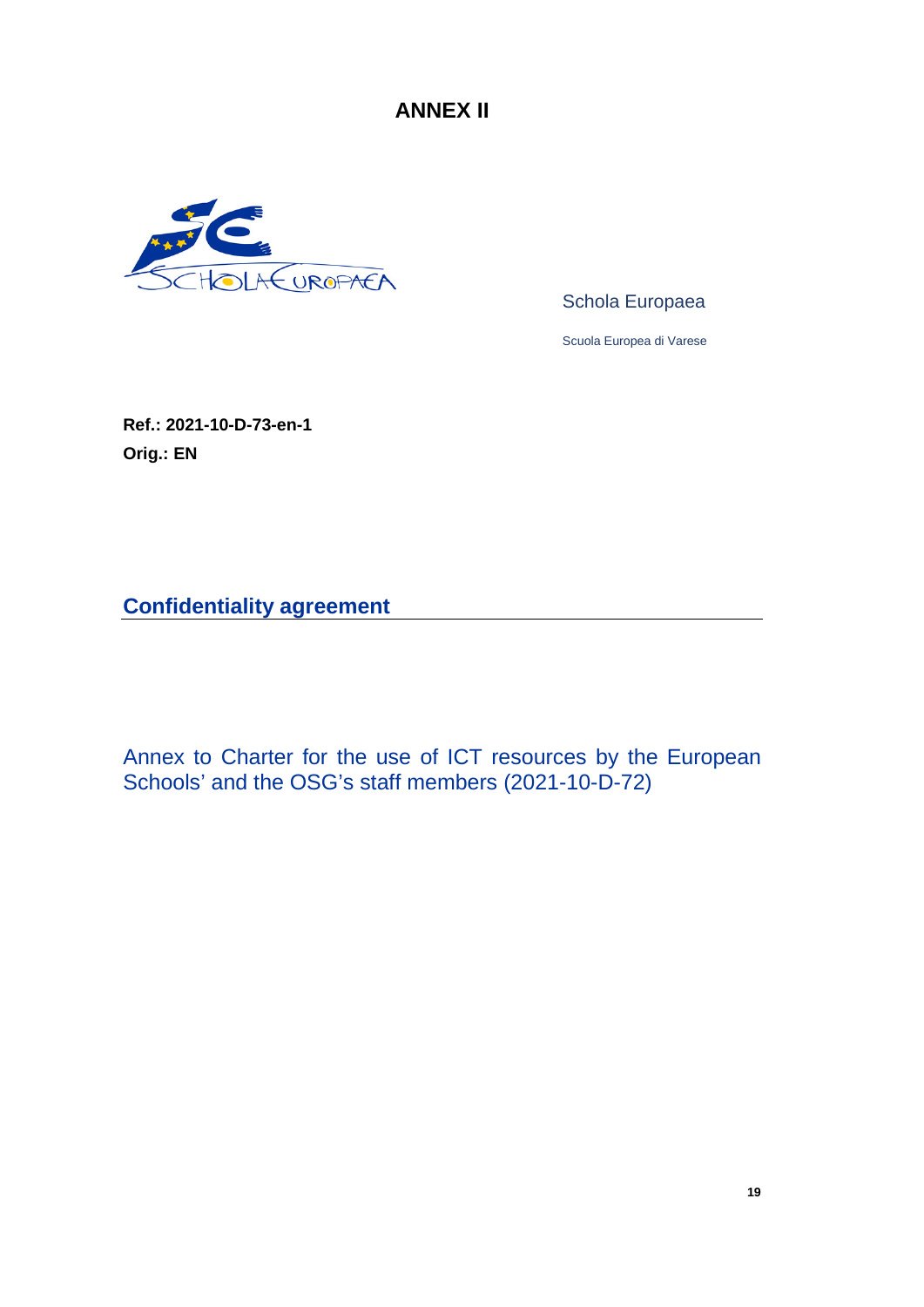

Schola Europaea

Scuola Europea di Varese

### **Confidentiality agreement**

In accordance with the Staff Regulations applicable to them, all staff members are required to exercise the utmost discretion with regard to facts and information that come to their knowledge in the course of or in connection with the performance of their duties.

I, the undersigned, Mr./Ms. \_\_\_\_\_\_\_\_\_\_\_\_\_\_\_\_\_\_\_\_, working as \_\_\_\_\_\_\_\_\_\_\_\_\_\_\_\_\_\_\_ at the European School\_\_\_\_\_\_\_\_\_\_\_\_\_\_ (hereinafter referred to as the "School"), having access to confidential information and personal data belonging to the School, declare that I recognize the confidentiality of the said data.

I therefore undertake, in accordance with the requirements of the Staff Regulation applicable to me and the GDPR $11$ , to take all necessary precautions within the scope of my duties to protect the confidentiality of the information to which I have access, and in particular to prevent it from being altered, damaged or communicated to persons not expressly authorized to receive such information.

In particular, I undertake:

 $\overline{a}$ 

- not to use the data to which I may have access for purposes other than those provided for in my duties;
- not to divulge such data to any person other than those duly authorized, by virtue of their duties, to receive such data;
- not to make any copy of these data except as necessary for the performance of my duties;
- to take all necessary precautions to preserve the physical security of this data;

<span id="page-21-0"></span><sup>11</sup> Regulation (EU) 2016/679 of the European Parliament and of the Council of 27 April 2016 on the protection of natural persons with regard to the processing of personal data and on the free movement of such data, and repealing Directive 95/46/EC ('General Data Protection Regulation').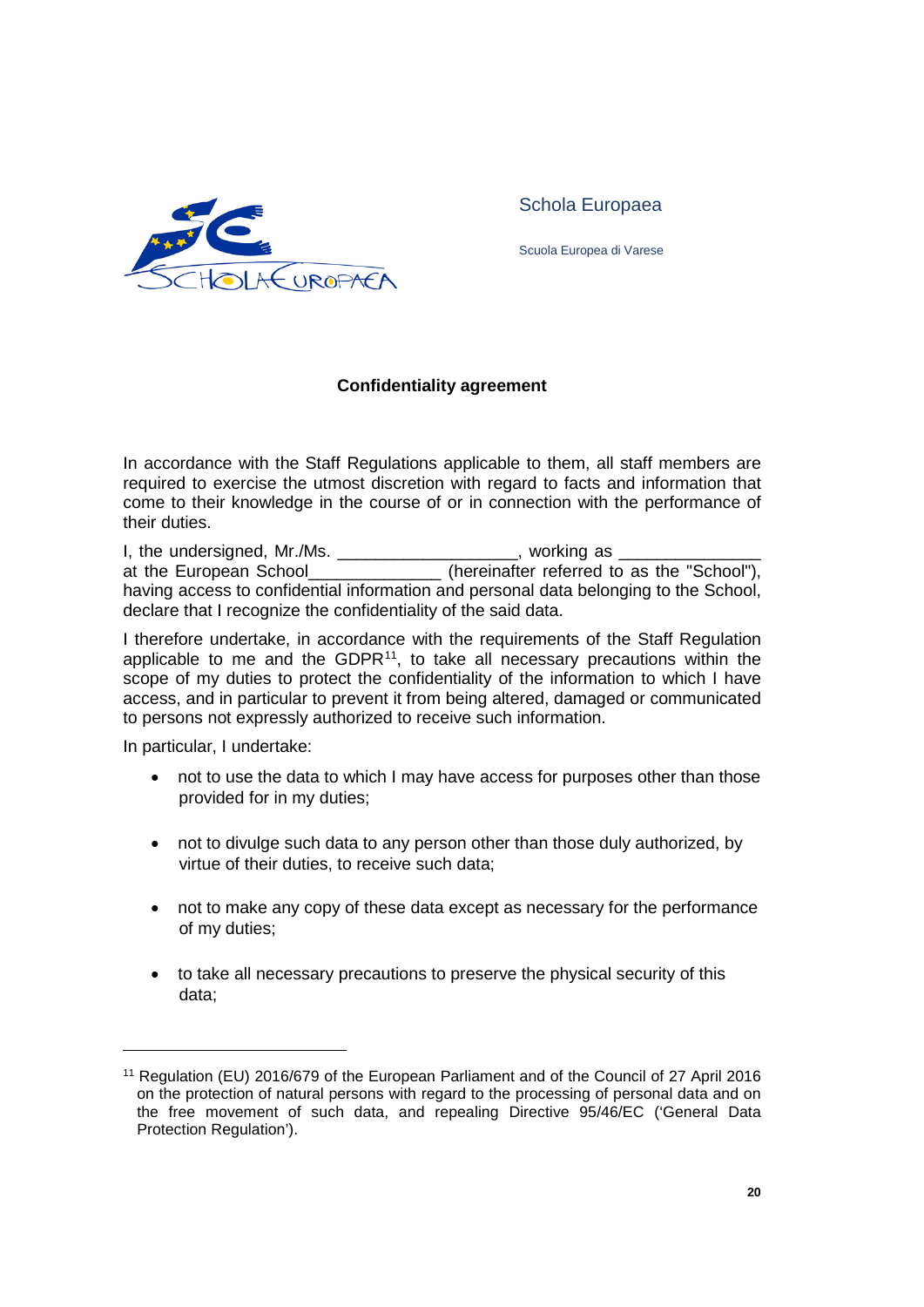- to ensure, within the limits of my authority, that only secure means of communication are used to transfer such data and to consult the DPO in case of doubt;
- in the event of termination of my duties, to return all data, documents and any information support relating to these data.

This confidentiality agreement, which is in effect for the duration of my employment, will remain in effect without limitation of time after my termination of employment, regardless of the cause, insofar as this agreement relates to the use and disclosure of personal data or confidential information.

I have been informed that any violation of this commitment will expose me to disciplinary and criminal actions and sanctions in accordance with the legal provisions in force.

 $(City)$  \_\_\_\_\_\_\_\_\_\_\_\_\_\_\_, on \_\_\_\_\_\_\_\_\_\_\_\_\_\_\_\_\_ in\_\_\_\_\_ copies.

Name:

Signature: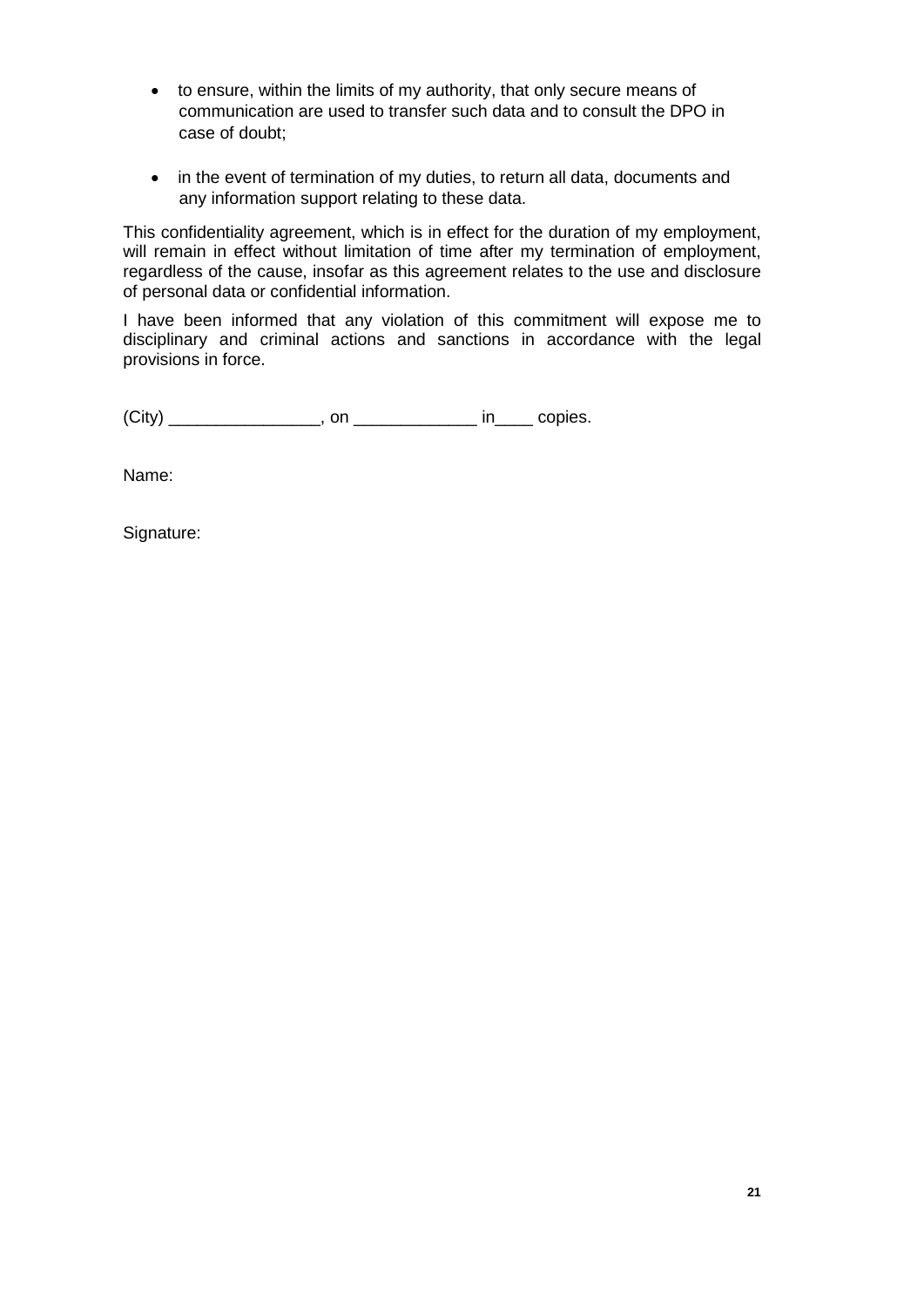**ANNEX III**

<span id="page-23-0"></span>

Schola Europaea

Scuola Europea di Varese

**Ref.: 2021-10-D-74-en-1 Orig.: EN**

**Guidelines for the staff members' departure procedure**

Annex to Charter for the use of ICT resources by the European Schools' and the OSG's staff members (2021-10-D-72)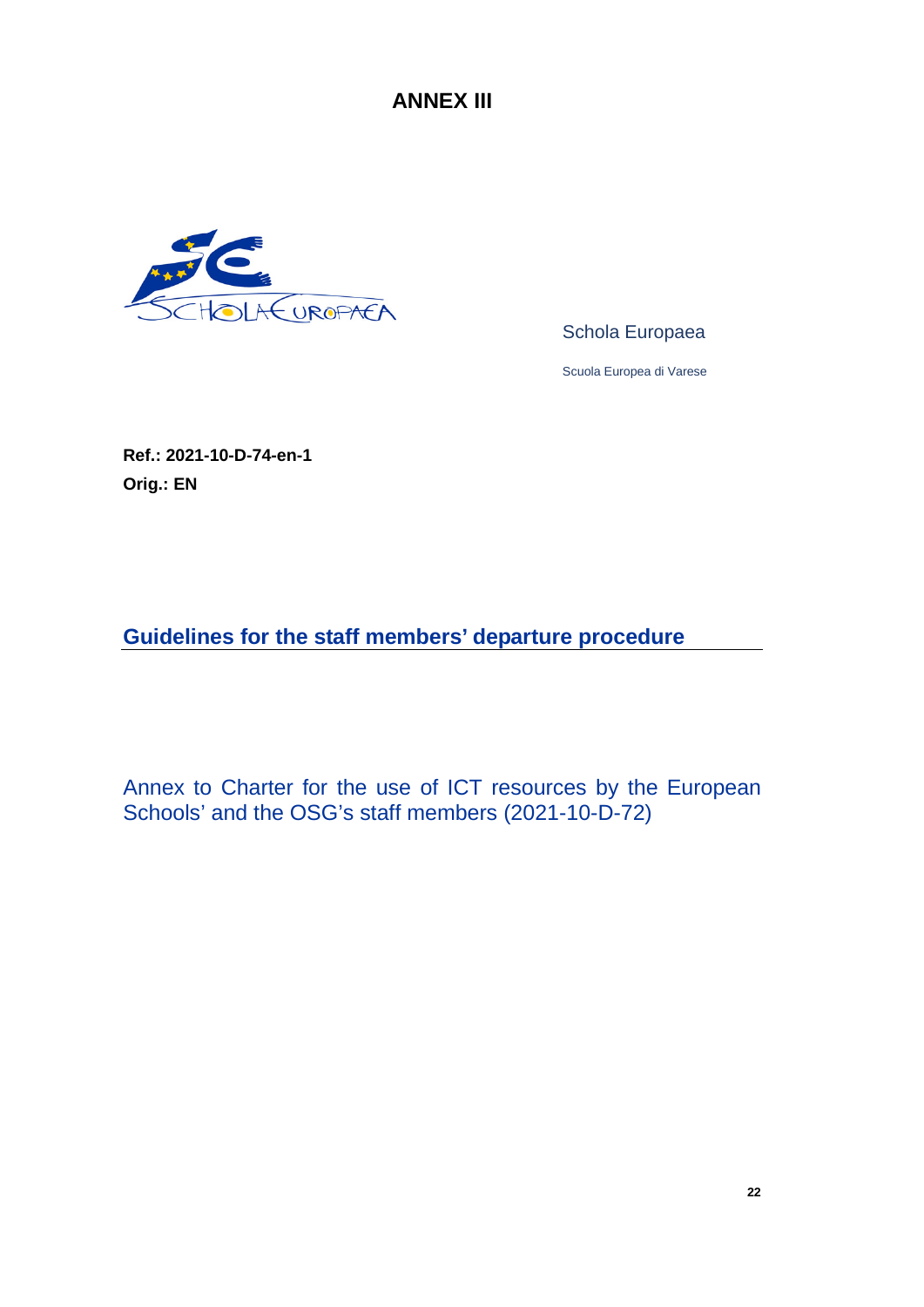## **GUIDELINES FOR THE STAFF MEMBERS' DEPARTURE PROCEDURE**

# **Contents**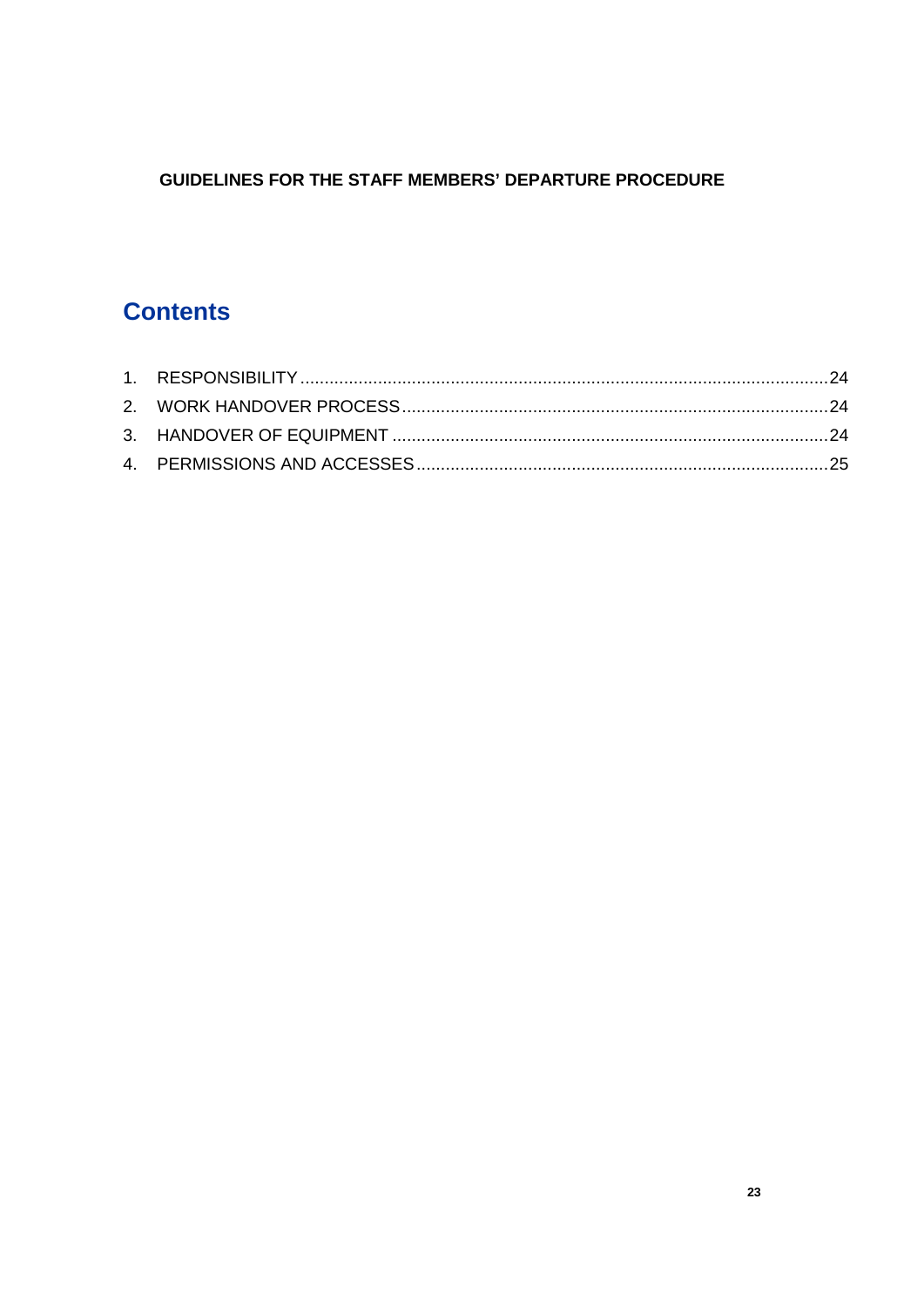### **GUIDELINES FOR THE STAFF MEMBERS' DEPARTURE PROCEDURE**

The OSG and the European Schools must foresee a procedure that defines the process to be followed when a staff member is transferred to another school or definitely leaves the School.

The purpose of such procedure is to ensure minimal disruption of the work activities and the efficient transfer of all information contents, in compliance with data protection requirements.

Such procedure must cover at least the following items:

### <span id="page-25-0"></span>1. **RESPONSIBILITY**

The handover procedure is to be implemented primarily by the departing staff member. The person in charge of HR in the School is responsible for initiating and monitoring the handover process and ensuring that it is carried out in the School's best interest for the continuity of its activities.

### <span id="page-25-1"></span>2. **WORK HANDOVER PROCESS**

- Definition of a plan and timeframe for the handover of the School's information (i.e.; folders, files, documents, …),
- Transfer of duties and knowledge to the departing staff member's replacement (i.e.; day-to-day activities, ongoing issues, access to relevant information, …),
- Transfer of information in both electronic and paper form (i.e.; checklist of files, documents, archives, copy of relevant emails, …) to the designated location and to the person in charge of HR in the School.

Such information should be stored on a shared information storage (i.e.; servers, filling cabinets, ….) used by the Unit, department and/or colleagues.

### <span id="page-25-2"></span>3. **HANDOVER OF EQUIPMENT**

The person in charge of HR in the School is responsible for:

- Compiling a list of all equipment and items to be retrieved/handed over and foresee who is charge of retrieving the School's professional equipment(s), badges, keys as well as professional mobiles, if any.
- Planning and informing the departing staff member about the terms of the handover to the designated person(s) and the defined timeframe.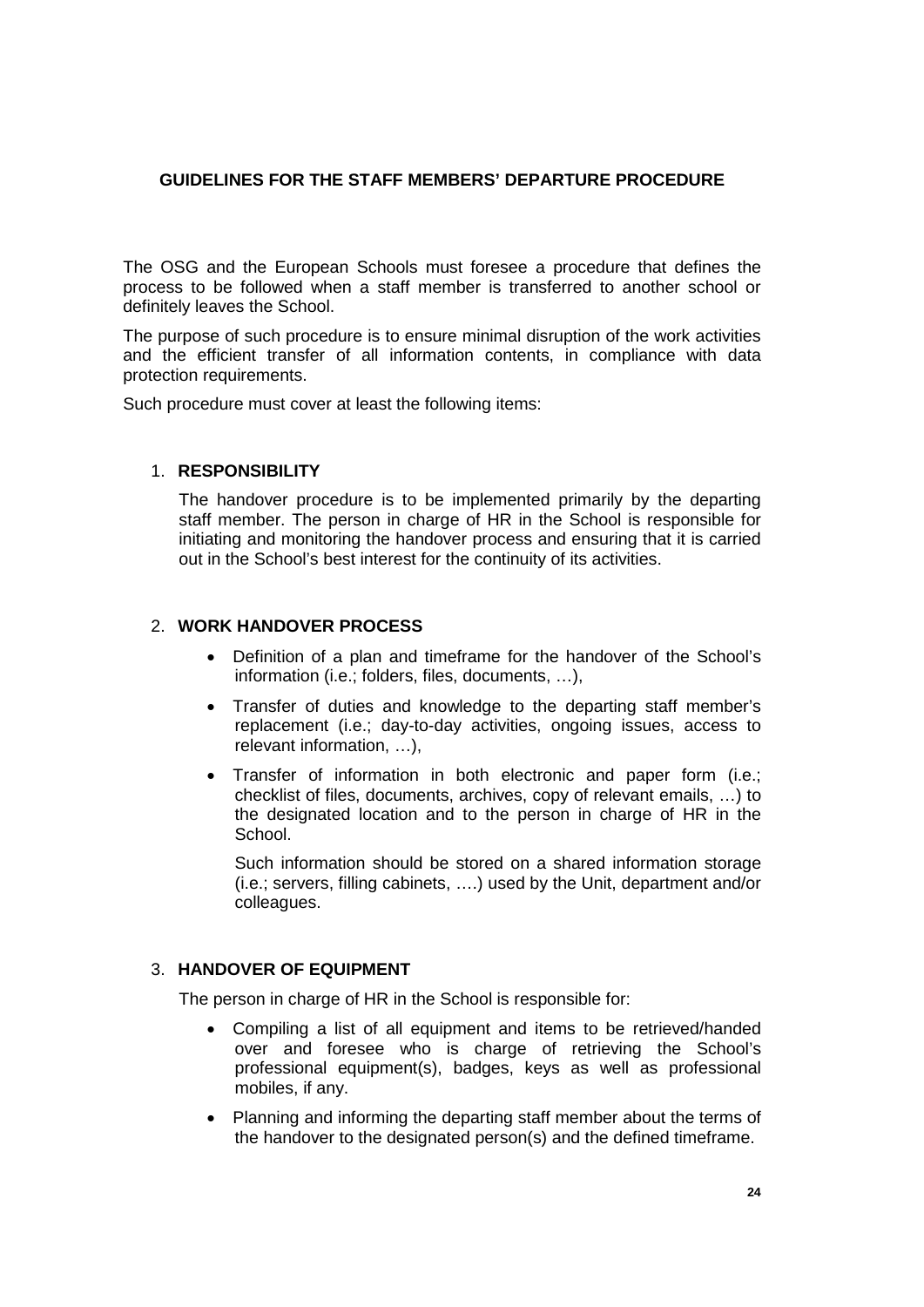### <span id="page-26-0"></span>4. **PERMISSIONS AND ACCESSES**

- Prior to his/her departure, the staff member in question must be allowed:
	- i. To collect his/her personal belongings,
	- ii. To collect or delete his/her private electronic communications,
	- iii. To destroy the documents that are no longer needed to ensure the continuity of the School's activities.
- The staff member must be informed about the deactivation of his/her account and the revocation of all his/her access rights to the School's resources at the day of the end of her/his contract. The content of the departing staff members' account will be deleted after the retention period of thirty days has expired, without prejudice to the rights set forth in Chapter III of the GDPR.
- The ICT Unit/IT and the ServiceDesk must be properly informed by the person in charge of HR in the School through a service request to the [ES-ICT-SERVICEDESK@eursc.eu](mailto:ES-ICT-SERVICEDESK@eursc.eu) to require the deactivation of all accounts belonging to the departing staff member and the deletion of all content of these accounts after one calendar month.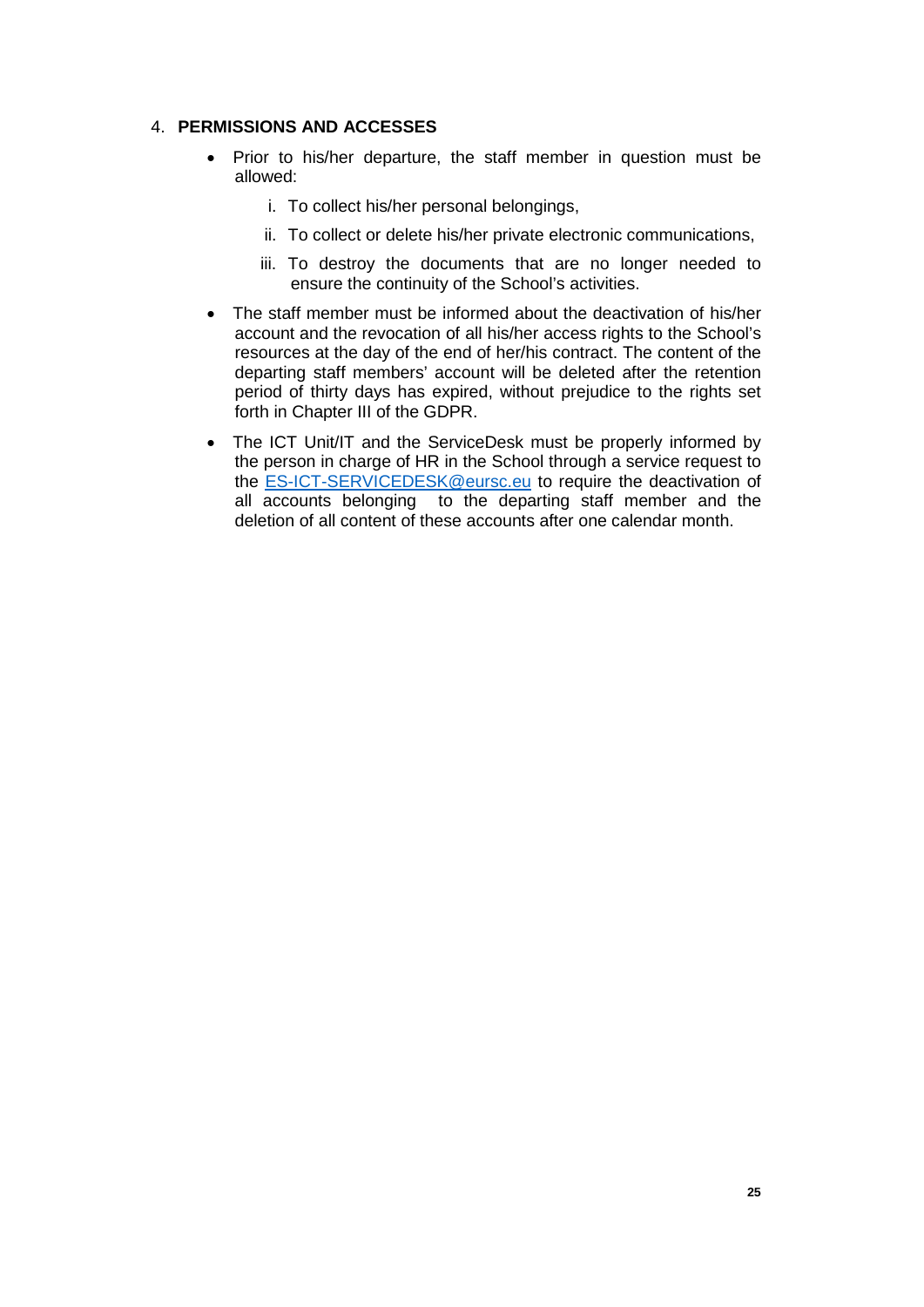**ANNEX IV**

<span id="page-27-0"></span>

Schola Europaea

Scuola Europea di Varese

**Ref.: 2021-12-D-09-en-1 Orig.: EN**

**Guidelines for the use of social media by teachers**

Annex to Charter for the use of ICT resources by the European Schools' and the OSG's staff members (2021-10-D-72)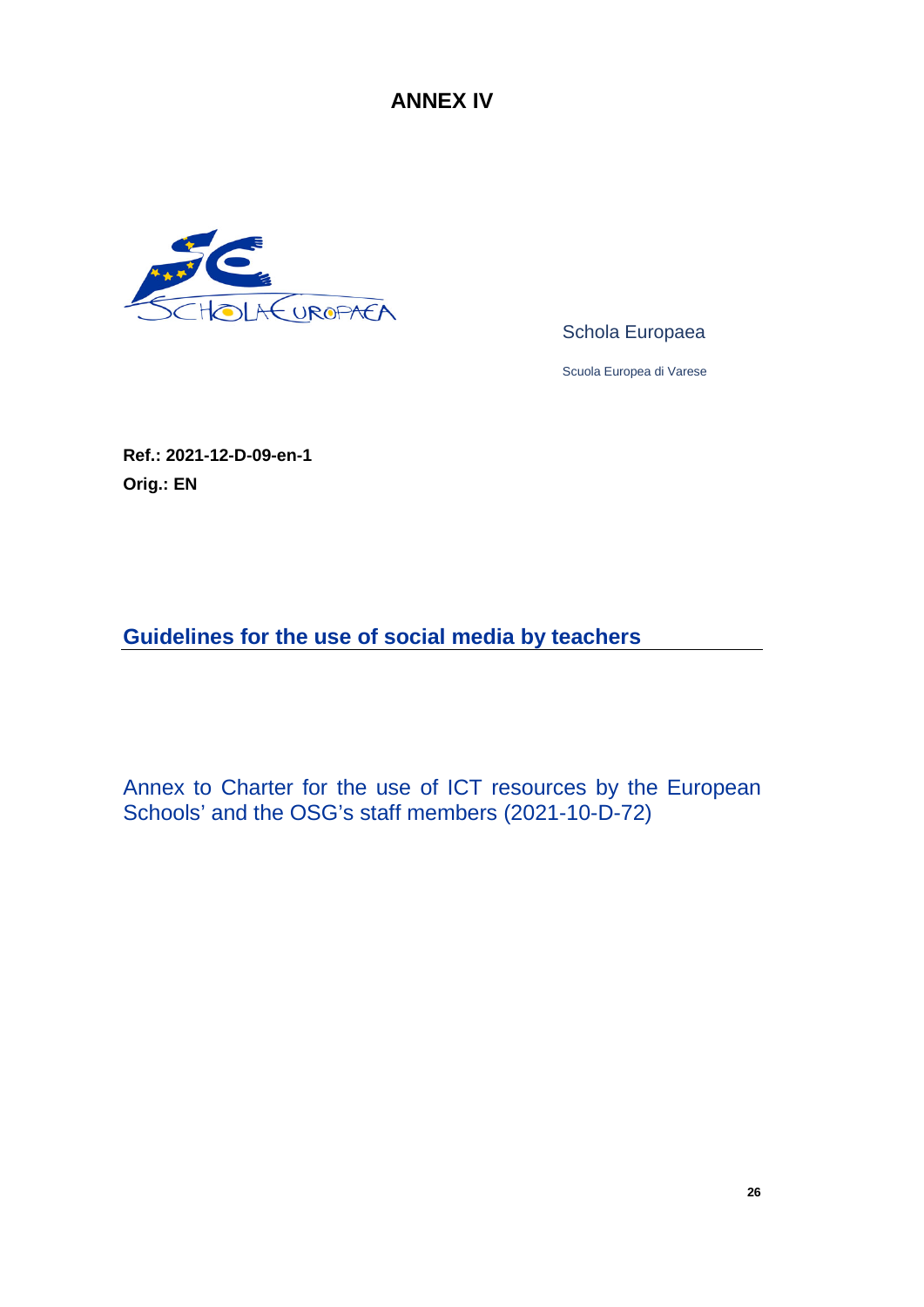### **GUIDELINES FOR THE USE OF SOCIAL MEDIA BY TEACHERS**

These guidelines are intended to help teachers use social media in class with their pupils in a responsible, secure and reliable way, without harming the school's reputation or its community.

### <span id="page-28-0"></span>**PRELIMINARY REMARKS**

To ensure compliance with the GDPR requirements and applicable national laws, the European Schools do not allow pupils to create individual accounts on social media, as set forth in the ICT Charter for pupils.

Such platforms do not offer any guarantee in terms of privacy as their conditions of use cannot be negotiated by the Director of the School.

However, the School may allow the creation of an account on behalf of the class under the conditions set forth below.

### <span id="page-28-1"></span>1. **DEFINITION OF THE PEDAGOGICAL PURPOSES**

The teacher must guide the pupils towards a secure and responsible use. The pursued pedagogical purposes that are sought by the teacher when creating an account on social media for the class must be defined beforehand.

Such objectives may include:

- Acquisition of digital skills,
- Raising awareness about the Internet (*legal aspects, image rights, responsible attitude, e-reputation, awareness of the dangers*);
- Providing education in written and audiovisual media;
- Developing critical thinking skills;
- …

### <span id="page-28-2"></span>**2. ACCOUNT CREATION**

The teacher is the one who creates the account and the password must not be shared with the pupils.

The account has to be created with a "temporary/disposable" email address, used for a short period of time, that can be discarded once it is no longer useful.

In other words, the "temporary/disposable" email address is an email address that is specifically created for the creation of the account on social media.